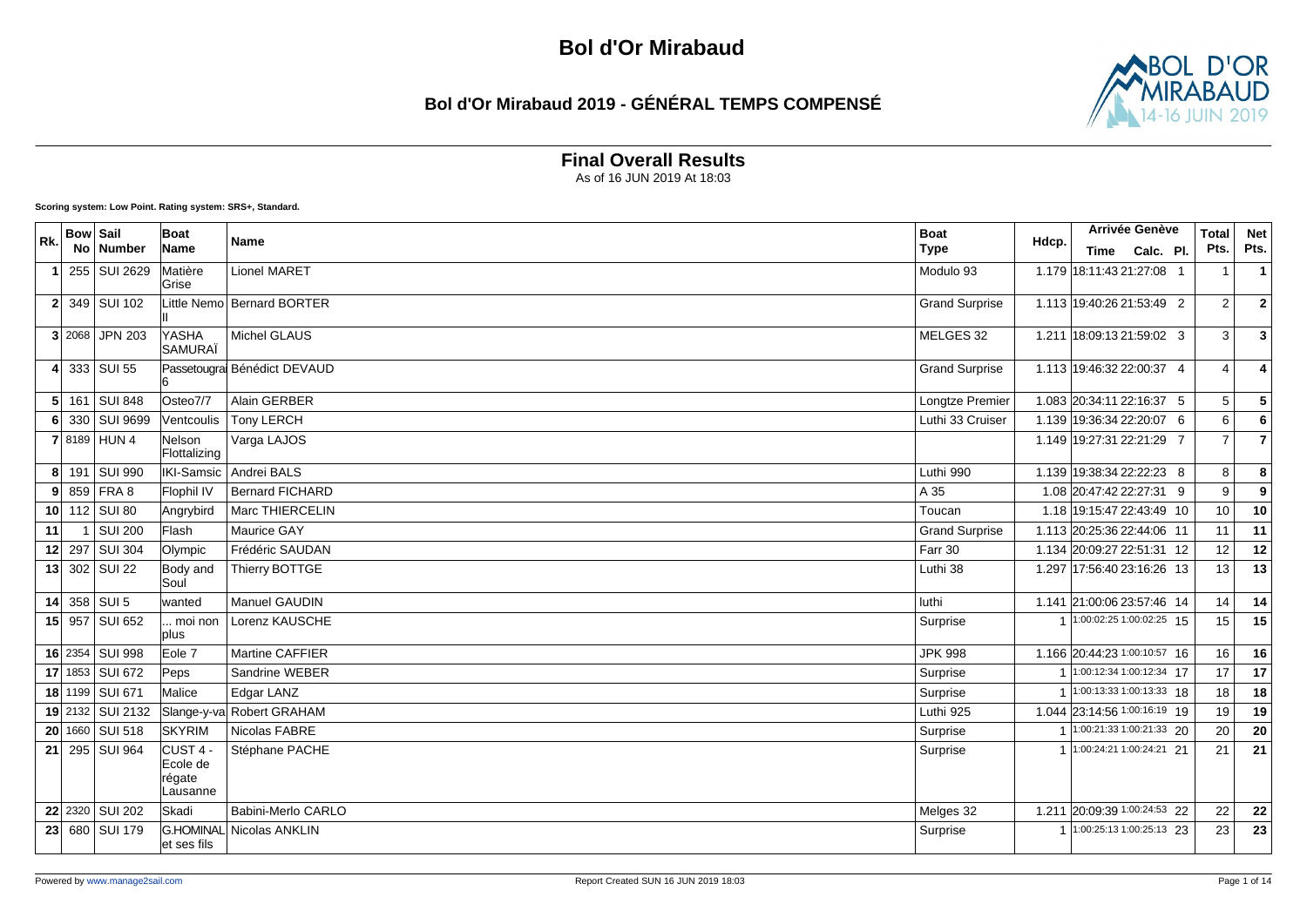### **Bol d'Or Mirabaud 2019 - GÉNÉRAL TEMPS COMPENSÉ**



#### **Final Overall Results**

| Rk. | <b>Bow Sail</b>      | <b>Boat</b>                                         | Name                        | <b>Boat</b>             | Hdcp.                | Arrivée Genève                    |           | <b>Total</b> | <b>Net</b> |
|-----|----------------------|-----------------------------------------------------|-----------------------------|-------------------------|----------------------|-----------------------------------|-----------|--------------|------------|
|     | No Number            | Name                                                |                             | <b>Type</b>             |                      | Time                              | Calc. Pl. | Pts.         | Pts.       |
|     | 24 103 SUI 34        |                                                     | PERCHETTE Serge PATRY       | Luthi 34                |                      | 1.219 20:06:28 1:00:30:41 24      |           | 24           | 24         |
|     | 25 798 SUI 628       | Cycalix                                             | <b>Laurent CHRISTIN</b>     | Surprise                | $\overline{1}$       | $1:00:31:451:00:31:45$ 25         |           | 25           | 25         |
|     | 26 741 SUI 723       | CER <sub>1</sub><br><b>SOFIES</b>                   | Sacha BÉVANT                | Surprise                |                      | $1:00:32:211:00:32:21$ 26         |           | 26           | 26         |
|     | 27 8182 GER<br>4370  | <b>CHAOS</b>                                        | <b>Bernhard KRAUS</b>       | Dehler Sprinta<br>Sport |                      | 0.933 1:02:18:55 1:00:33:08 27    |           | 27           | 27         |
|     | 28 2393 SUI 909      | Luna                                                | <b>Blaise LAMBELET</b>      | Surprise                |                      | 1 1:00:36:45 1:00:36:45 28        |           | 28           | 28         |
|     | 29 1696 SUI 1        |                                                     | Nostrominol Sir Andrew COOK | <b>Wally Nano</b>       |                      | 1.191 20:41:36 1:00:38:45 29      |           | 29           | 29         |
|     | 30 1885 SUI 921      | Grisgris                                            | Grégoire HALTER             | Surprise                |                      | $1:00:50:401:00:50:40$ 30         |           | 30           | 30         |
|     | 31 1644 FRA 1582     | <b>TAHOE</b>                                        | <b>Yvon ROUCHER</b>         | Surprise                | $\overline{1}$       | $1:00:52:401:00:52:40$ 31         |           | 31           | 31         |
|     | 32 118 SUI 632       | CUST <sub>2</sub><br>Ecole de<br>régate<br>Lausanne | <b>Yves GALANTE</b>         | Surprise                |                      | 1 1:00:53:00 1:00:53:00 32        |           | 32           | 32         |
|     | 33 267 SUI 3037      | $5 \n\text{`e}$<br>Elément                          | Alexandre BODMER            | J/24                    | 0.941                | 1:02:28:29 1:00:54:46 33          |           | 33           | 33         |
|     | 34 1426 FRA 1707     | Miles of<br>Blue                                    | Xavier PETIBON              | Surprise                |                      | 1 1:01:01:33 1:01:01:33 34.5      |           | 34.5         | 34.5       |
|     | 34 1868 SUI 991      | Collège du<br>Léman 2                               | Aurélien TOURNOUËR          | Surprise                |                      | 1 1:01:01:33 1:01:01:33 34.5      |           | 34.5         | 34.5       |
|     | 36 166 SUI 561       | MANGO                                               | Frederic SCHAFFNER          | Surprise                |                      | 1 1:01:03:15 1:01:03:15 36        |           | 36           | 36         |
|     | 37 1514 SUI 743      | Mirabaud 3                                          | Jean-Paul PEYROT            | Surprise                |                      | 1 1:01:04:28 1:01:04:28 37        |           | 37           | 37         |
|     | 38 1798 SUI 759      | ForumEPFL                                           | LUC Voile - Charlotte FREI  | Surprise                |                      | 1:01:06:05 1:01:06:05 38          |           | 38           | 38         |
|     | 39 1020 SUI 531      | Jawa                                                | <b>Caroline CARTIER</b>     | Surprise                |                      | 1:01:06:21 1:01:06:21 39          |           | 39           | 39         |
|     | 40 891 SUI 644       | Mc'One                                              | Frédéric MACHERET           | Surprise                | $\blacktriangleleft$ | $\sqrt{1:01:07:12}$ 1:01:07:12 40 |           | 40           | 40         |
|     | 41 1483 SUI 1802     | Kalypso                                             | Raymond KERRISON            | Surprise                |                      | 1 1:01:10:03 1:01:10:03 41        |           | 41           | 41         |
|     | 42 1629 SUI 01       | FURIA                                               | <b>Christian BIEDERMANN</b> | Luthi F10               |                      | 1.407 17:56:59 1:01:15:19 42      |           | 42           | 42         |
|     | 43 1317 SUI 321      | <b>IAIONE</b>                                       | Jean-Christophe CHARLON     | Surprise                |                      | $1:01:16:24$ 1:01:16:24 43        |           | 43           | 43         |
|     | 44 2096 SUI 631      | Forum<br>EPFL <sub>2</sub>                          | LUC Voile - Loïc VERDIER    | Surprise                |                      | 1 1:01:19:23 1:01:19:23 44        |           | 44           | 44         |
|     | 45 1461 SUI 114      | Lof<br>Machine                                      | Frédéric REYMOND            | 6.5 m SI                |                      | 1.01 1:01:07:23 1:01:22:27 45     |           | 45           | 45         |
|     | 46 8185 FRA<br>39911 | <b>LADY V</b>                                       | <b>Gilles FONTAN</b>        | Nitro 80                |                      | 1.064 23:52:05 1:01:23:44 46      |           | 46           | 46         |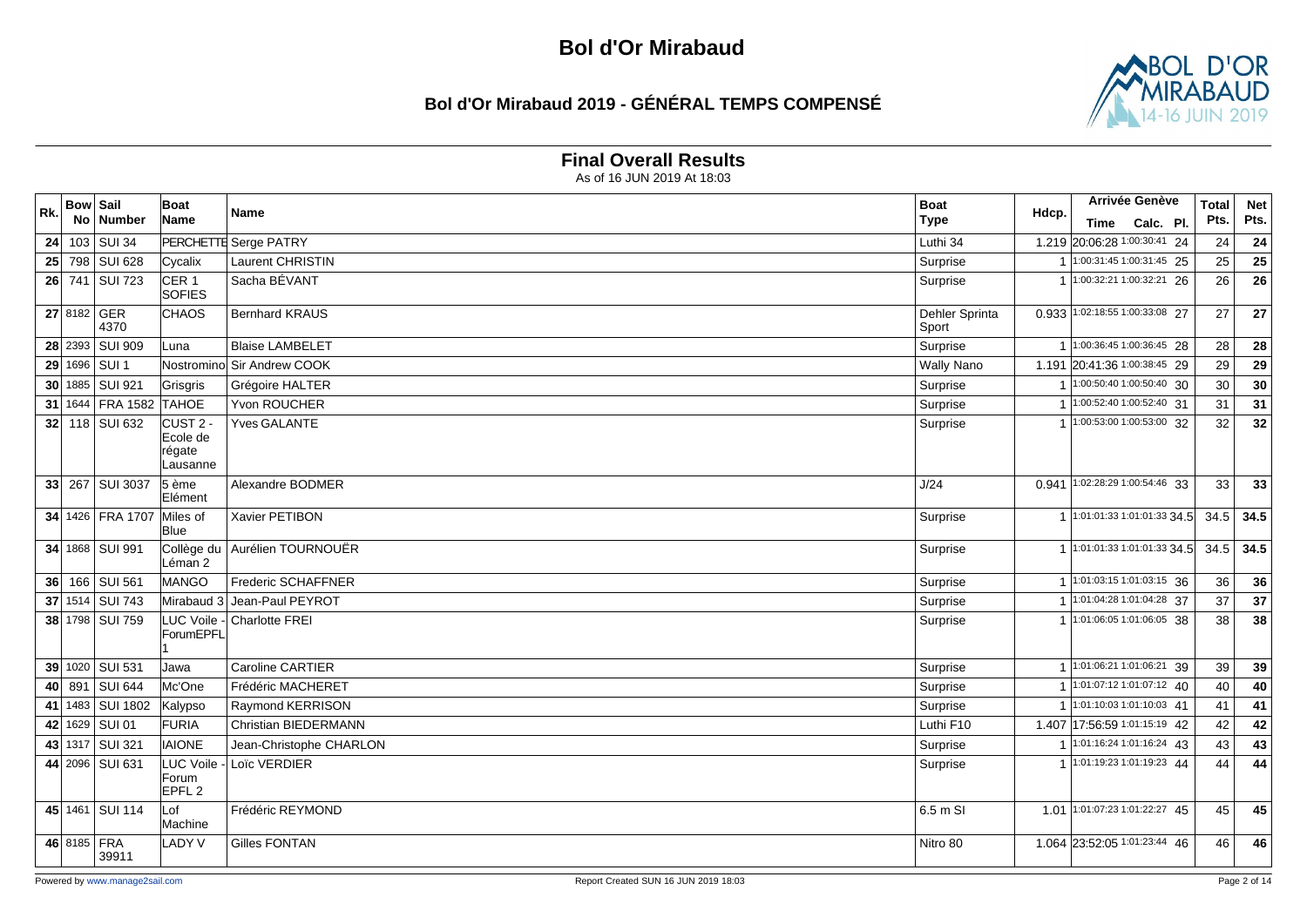### **Bol d'Or Mirabaud 2019 - GÉNÉRAL TEMPS COMPENSÉ**



#### **Final Overall Results**

| Rk. | <b>Bow Sail</b> |                  | <b>Boat</b>                  | Name                     | <b>Boat</b>           |       | <b>Arrivée Genève</b>          |                | <b>Total</b> | <b>Net</b> |
|-----|-----------------|------------------|------------------------------|--------------------------|-----------------------|-------|--------------------------------|----------------|--------------|------------|
|     |                 | No Number        | Name                         |                          | <b>Type</b>           | Hdcp. |                                | Time Calc. Pl. | Pts.         | Pts.       |
|     |                 | 47 320 SUI 1525  | Verbel -                     | Richard MILLIQUET        | Proto ABC             |       | 1.065 23:51:47 1:01:24:51 47   |                | 47           | 47         |
|     |                 |                  | Poopy<br><b>Express</b>      |                          |                       |       |                                |                |              |            |
|     |                 | 48 2208 SUI 9260 | <b>Arcturus</b>              | Pierre BORDIER           | J92S                  |       | 1.059 1:00:04:30 1:01:29:44 48 |                | 48           | 48         |
|     |                 | 49 1244 SUI 11   | Maki                         | Guy DÉRIAZ               | Luthi 870             |       | 1.102 23:09:01 1:01:30:42 49   |                | 49           | 49         |
|     |                 | 50 1927 SUI 121  | Taxi                         | Vincent BETTSCHART       | 6.5 m SI              |       | 1.013 1:01:11:08 1:01:30:47 50 |                | 50           | 50         |
| 51  |                 | 624 SUI 346      | Lac 8                        | Didier SCHAEFER          | First Class 8         |       | 1.005 1:01:23:47 1:01:31:24 51 |                | 51           | 51         |
| 52  |                 | 71 SUI 670       | Hauraki                      | Philippe REY             | Surprise              |       | $1:01:33:581:01:33:58$ 52      |                | 52           | 52         |
|     |                 | $53$ 260 SUI 2   | Syneco                       | Alfred ZBINDEN           | Luthi 870             |       | 1.102 23:13:21 1:01:35:28 53   |                | 53           | 53         |
|     |                 | 54 2372 FRA 14   | groquik                      | <b>Eric POUILLAUDE</b>   | monotype 7.50         |       | 0.976 1:02:15:26 1:01:37:37 54 |                | 54           | 54         |
|     |                 | 55 1926 FRA 1090 | sylvent                      | Guigon SYLVIE            | Surprise              |       | 1 1:01:38:22 1:01:38:22 55     |                | 55           | 55         |
|     |                 | 56 378 SUI 46    | Apsara                       | Pascal CATTANEO          | <b>Grand Surprise</b> |       | 1.113 23:03:51 1:01:40:14 56   |                | 56           | 56         |
|     |                 | 57 152 SUI 14    | Tagaroa                      | Didier LUTZ              | Jeudi 12              |       | 1.054 1:00:22:49 1:01:41:49 57 |                | 57           | 57         |
|     |                 | 58 2117 SUI 962  | EA                           | Julien BOUCHER           | Surprise              |       | 1 1:01:43:32 1:01:43:32 58     |                | 58           | 58         |
|     |                 | 59 2321 SUI 8888 | <b>IMSC</b>                  | Nicolas GROUX            | Psaros 33             |       | 1.459 17:39:54 1:01:46:24 59   |                | 59           | 59         |
|     |                 | 60 1455 SUI 729  | <b>Teenwork</b>              | Mathieu ASSAL            | Surprise Proto        | 0.999 | 1:01:51:50 1:01:50:17 60       |                | 60           | 60         |
|     |                 | 61 1146 SUI 77   | <b>JAMEZ</b>                 | <b>Alex LANZREIN</b>     | J/92S                 |       | 1.081 23:54:31 1:01:50:43 61   |                | 61           | 61         |
|     |                 | 62 1378 SUI 14   | Splash                       | Kim JENT                 | Luthi 870             |       | 1.102 23:27:30 1:01:51:04 62   |                | 62           | 62         |
|     |                 | 63 241 SUI 533   | Adrénaline<br>Arcilla-Immo   | Thierry CAMPICHE         | Surprise              |       | 1 1:01:52:37 1:01:52:37 63     |                | 63           | 63         |
|     |                 | 64 2398 SUI 57   | Oups                         | Thomas NYDEGGER          | <b>Grand Surprise</b> |       | 1.113 23:16:08 1:01:53:54 64   |                | 64           | 64         |
|     |                 | 65 702 SUI 180   | Pump-it-up                   | Alexandre VANDINI        | <b>Grand Surprise</b> |       | 1.113 23:19:20 1:01:57:27 65   |                | 65           | 65         |
|     |                 | 66 2374 SUI 1100 | Eole7                        | Jean-Luc HALDIMANN       | Psaros 33             |       | 1.487 17:28:22 1:01:58:55 66   |                | 66           | 66         |
|     |                 | 67 1719 SUI 86   | Bachi<br>Bouzouk             | Joshua SCHOPFER          | Grand Surprise        |       | 1.113 23:20:58 1:01:59:17 67   |                | 67           | 67         |
|     |                 | 68 383 SUI 643   |                              | Petit Tabac Damien DAVID | Surprise              |       | 1:01:59:48 1:01:59:48 68       |                | 68           | 68         |
|     |                 | 69 1125 SUI 562  | mer                          | Léman sur Aurélien QUIRI | Surprise              | 1     | 1:02:00:42 1:02:00:42 69       |                | 69           | 69         |
|     |                 | 70 1685 SUI 300  | Banque<br>lPâris<br>Bertrand | Luc MUNIER               | Psaros 33             |       | 1.487 17:29:43 1:02:00:56 70   |                | 70           | 70         |
|     |                 | 71 485 SUI 638   | <b>FAN DE</b><br><b>BISE</b> | Christian WILLI          | Surprise              |       | 1:02:02:34 1:02:02:34 71       |                | 71           | 71         |
|     |                 | 72 692 SUI 275   | Morvarc'h                    | Maxime LABESSOUILLE      | <b>Grand Surprise</b> |       | 1.113 23:27:49 1:02:06:54 72   |                | 72           | 72         |
|     |                 | 73 2049 SUI 800  | Pétrel <sub>3</sub>          | Cyrus GOLCHAN            | Psaros 33             |       | 1.487 17:34:49 1:02:08:31 73.5 |                | 73.5         | 73.5       |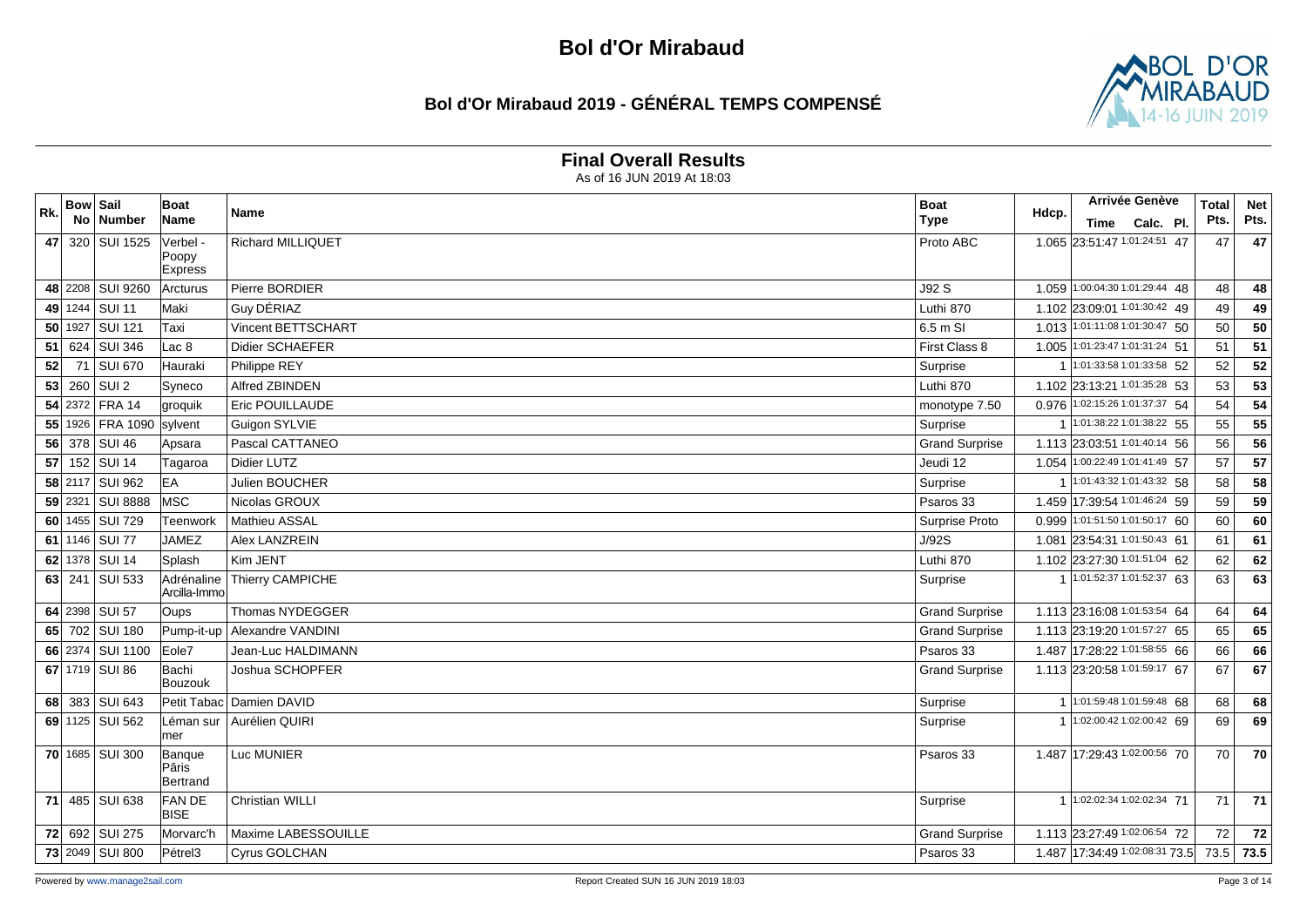### **Bol d'Or Mirabaud 2019 - GÉNÉRAL TEMPS COMPENSÉ**



### **Final Overall Results**

| Rk. | <b>Bow Sail</b> |                         | Boat                                 | Name                          | <b>Boat</b>           |       | Arrivée Genève                 |  | <b>Total</b> | <b>Net</b> |
|-----|-----------------|-------------------------|--------------------------------------|-------------------------------|-----------------------|-------|--------------------------------|--|--------------|------------|
|     |                 | No Number               | Name                                 |                               | <b>Type</b>           | Hdcp. | Time Calc. Pl.                 |  | Pts.         | Pts.       |
|     |                 | 73 2024 SUI 998         | Moizelle                             | Jean VASIC                    | Surprise              |       | 1 1:02:08:31 1:02:08:31 73.5   |  | 73.5         | 73.5       |
|     |                 |                         | Jane                                 |                               |                       |       |                                |  |              |            |
|     |                 | 75 1659 FRA<br>21864    | avel                                 | Raymond GILLES                | helium                |       | 1.024 1:01:33:33 1:02:10:21 75 |  | 75           | 75         |
|     | 76 1087         | <b>FRA 244</b>          | <b>CHAMAN</b>                        | Christophe FREY               | <b>Grand Surprise</b> |       | 1.113 23:31:52 1:02:11:24 76   |  | 76           | 76         |
|     |                 | 77 1598 SUI 100         | <b>Nortia</b>                        | Alban LOVIS                   | Amethyst 950          |       | 1.099 23:52:52 1:02:14:43 77   |  | 77           | 77         |
|     |                 | 78 1214 SUI 978         | Miss Tick                            | Giandomenico BARONE           | Surprise              |       | 1:02:15:36 1:02:15:36 78       |  | 78           | 78         |
| 79  |                 | 174 SUI 342             | Escape                               | Alain FALLOT                  | Surprise              |       | 1 1:02:19:02 1:02:19:02 79     |  | 79           | 79         |
|     |                 | 80 372 SUI 546          | Fou du                               | <b>Benoit DEUTSCH</b>         | Surprise              |       | 1 1:02:19:22 1:02:19:22 80     |  | 80           | 80         |
|     |                 |                         | vent -<br>Brachard                   |                               |                       |       |                                |  |              |            |
|     |                 | 81 2226 SUI 600         |                                      | <b>EVANESSE Patrik HERZIG</b> | Psaros 33             |       | 1.459 18:02:37 1:02:19:32 81   |  | 81           | 81         |
| 82  |                 | 53 SUI 270              | COQ<br><b>TELLE</b>                  | Stéphane NOBLE                | Surprise              |       | 1:02:20:31 1:02:20:31 82       |  | 82           | 82         |
|     |                 | 83 322 SUI 1            |                                      | Taillevent II Nicolas ENGEL   | ACC <sub>60</sub>     |       | 1.487 17:44:25 1:02:22:47 83   |  | 83           | 83         |
|     |                 | 84 1566 SUI 36          | Vire Vent<br>IV                      | Anne CHIARIBORY de SIEBENTHAL | Swan 44MkII           |       | 1.106 23:56:31 1:02:28:47 84   |  | 84           | 84         |
| 85  |                 | 555 SUI 53              | Zygomatik                            | <b>Robin PETER</b>            | <b>Grand Surprise</b> |       | 1.113 23:48:51 1:02:30:19 85   |  | 85           | 85         |
|     |                 | 86 1323 SUI 13          | <b>Ulysse</b>                        | Jacques RICHARD               | Luthi 870             |       | 1.102 1:00:03:57 1:02:31:14 86 |  | 86           | 86         |
| 87  |                 | 336 SUI $16$            | Sharky                               | <b>Blaise GUIGNARD</b>        | Luthi 870             |       | 1.102 1:00:06:13 1:02:33:44 87 |  | 87           | 87         |
|     |                 | 88 1140 FRA<br>29535    | Super<br>Josephine                   | <b>Guy BEAUTEMPS</b>          | Super Câlin<br>7.50   | 1.007 | 1:02:24:30 1:02:35:35 88       |  | 88           | 88         |
|     |                 | 89 1854 SUI 11          | <b>STOP</b><br><b>SKIN</b><br>CANCER | Andre FRIEDLI                 | <b>XP33</b>           |       | 1.07 1:00:51:30 1:02:35:54 89  |  | 89           | 89         |
|     |                 | 90 299 SUI 367          | Outsider 2                           | <b>Martial BUGNON</b>         | Melges 24<br>Open     |       | 1.074 1:00:47:59 1:02:38:06 90 |  | 90           | 90         |
|     |                 | 91 2013 SUI 104         | CAP<br><b>HORN</b>                   | Pierre PREVEL                 | <b>Grand Surprise</b> |       | 1.113 23:55:54 1:02:38:09 91   |  | 91           | 91         |
|     |                 | $92$ 563 SUI 27         | 50 ème<br><b>Hurlants</b>            | <b>Olivier PICTET</b>         | Luthi 952             |       | 1.154 23:05:17 1:02:38:37 92   |  | 92           | 92         |
|     |                 | 93 2251 SUI 690         | <b>EHL Spirit</b>                    | Laurent FORRER                | Surprise              |       | 1 1:02:39:07 1:02:39:07 93     |  | 93           | 93         |
|     |                 | 94 1906 SUI 147         | <b>Blue Note</b>                     | Morgan RATTE                  | <b>Grand Surprise</b> |       | 1.113 23:57:37 1:02:40:04 94   |  | 94           | 94         |
|     |                 | 95 1517 SUI 441         | HydroMel                             | Mélanie HENRY                 | Surprise              |       | 1 1:02:42:57 1:02:42:57 95     |  | 95           | 95         |
|     |                 | 96 1139 FRA 1639 ivalau |                                      | Doerenbecher FRANCIS          | Surprise              |       | 1 1:02:43:15 1:02:43:15 96     |  | 96           | 96         |
|     |                 |                         |                                      |                               |                       |       |                                |  |              |            |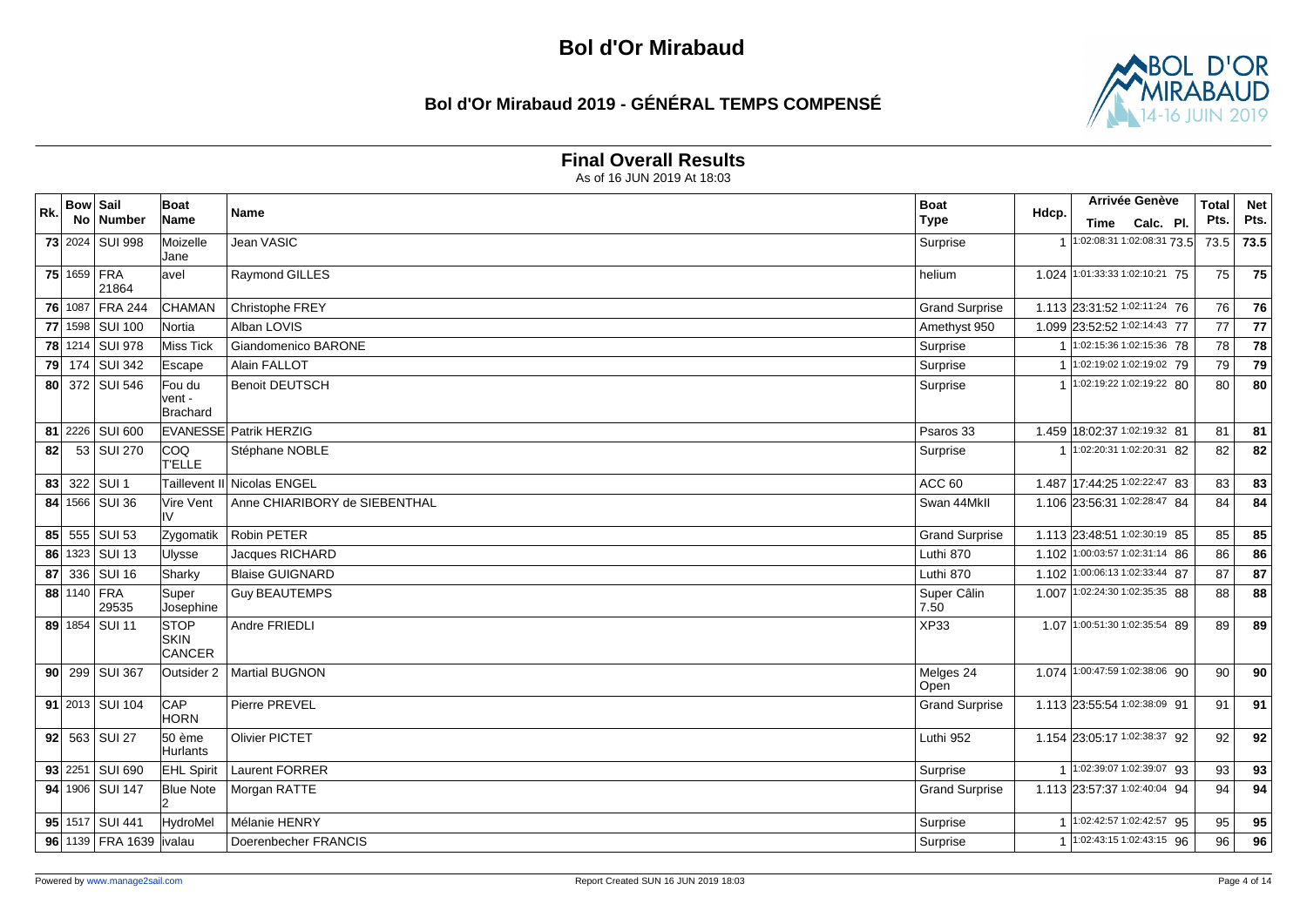### **Bol d'Or Mirabaud 2019 - GÉNÉRAL TEMPS COMPENSÉ**



#### **Final Overall Results**

| Rk. | <b>Bow Sail</b> |                         | Boat                 | Name                        | <b>Boat</b>           | Hdcp. |      | Arrivée Genève                  | <b>Total</b> | <b>Net</b> |
|-----|-----------------|-------------------------|----------------------|-----------------------------|-----------------------|-------|------|---------------------------------|--------------|------------|
|     |                 | No Number               | Name                 |                             | <b>Type</b>           |       | Time | Calc. Pl.                       | Pts.         | Pts.       |
|     |                 | 97 187 SUI 124          | Elpénor III          | Christophe ISELIN           | <b>Grand Surprise</b> |       |      | 1.113 1:00:03:12 1:02:46:17 97  | 97           | 97         |
|     | 98 1903 FRA     | 18684                   | Maître<br>Edgar      | Louis-Philippe DELORME      | Este 24               |       |      | 1.008 1:02:38:35 1:02:51:22 98  | 98           | 98         |
|     |                 | 99 1329 SUI 653         | Satori               | Dominique PITTELOUD         | Surprise              |       |      | 1 1:02:55:19 1:02:55:19 99      | 99           | 99         |
|     |                 | $100$ 953 SUI 98        | Freedom              | Michel BONJOUR              | Dolphin 81            |       |      | 1.055 1:01:34:18 1:02:58:41 100 | 100          | 100        |
|     |                 | 101 1319 SUI 131        | Filochard<br>VII     | <b>Olivier BERGERAT</b>     | <b>Grand Surprise</b> |       |      | 1.113 1:00:15:14 1:02:59:40 101 | 101          | 101        |
|     |                 | 102 168 SUI 78          | <b>DIABLO</b>        | Jacques BUGNA               | <b>JOKER</b>          | 1.079 |      | 1:01:01:39 1:03:00:17 102       | 102          | 102        |
|     | 103 1781        | <b>SUI 92</b>           | <b>ZEPHYROS</b>      | <b>Constantin POURNARAS</b> | <b>Grand Surprise</b> |       |      | 1.113 1:00:16:35 1:03:01:11 103 | 103          | 103        |
|     |                 | 104 2399 SUI 137        | WhitUBY              | Emmanuelle D'ORTOLI         | <b>Grand Surprise</b> |       |      | 1.113 1:00:20:15 1:03:05:15 104 | 104          | 104        |
|     | 105 8191 FRA    | 65012                   | <b>SHARP</b>         | <b>Yves PELPEL</b>          | <b>MACH 6.5</b>       | 1.051 |      | 1:01:50:48 1:03:09:53 105       | 105          | 105        |
|     |                 | 106 1992 SUI 409        | Belle amie           | <b>Gabriel CONTINI</b>      | Aphrodite 101         |       |      | 0.996 1:03:16:51 1:03:10:18 106 | 106          | 106        |
|     |                 | 107 1732 SUI 677        | Sarrasin             | Jean-François LANDOLT       | Surprise              |       |      | 1:03:11:31 1:03:11:31 107       | 107          | 107        |
|     |                 | 108 1513 SUI 742        |                      | Mirabaud 2 Stefan HELCK     | Surprise              |       |      | 1 1:03:11:54 1:03:11:54 108     | 108          | 108        |
|     |                 | 109 1017 SUI 654        |                      | La Rivale 3 Olivier PICTET  | Surprise              |       |      | 1:03:13:02 1:03:13:02 109       | 109          | 109        |
|     |                 | $110$ 656 SUI 3         | Tremolo              | Christophe DÉRIAZ           | Faurby 330            |       |      | 1.035 1:02:19:09 1:03:14:25 110 | 110          | 110        |
|     |                 | 111 246 SUI 8890        | Dernière<br>Minute   | <b>Olivier LAURENT</b>      | Luthi 990             |       |      | 1.176 23:10:28 1:03:15:11 111   | 111          | 111        |
|     |                 | 112 2388 SUI 1593       | senza<br>niente      | Frank BOCHMANN              | J/80                  |       |      | 1.038 1:02:16:40 1:03:16:35 112 | 112          | 112        |
|     |                 | 113 149 FRA 26          | PETER<br>PAN         | <b>Benoit DEKERLE</b>       | Sprint 95             |       |      | 1.082 1:01:17:18 1:03:21:43 113 | 113          | 113        |
|     | 114 8178 FRA    | 44295                   | Tetiaroa             | Denis PITANCE               | <b>Elan 210</b>       | 0.946 |      | 1:05:00:19 1:03:26:20 114       | 114          | 114        |
|     |                 | 115 236 SUI 245         | ZIG ZAG              | Nicolas GOUMAZ              | Surprise              |       |      | 1 1:03:27:37 1:03:27:37 115     | 115          | 115        |
|     |                 | 116 562 FRA 33          | Thirsty<br>Three     | Georges-Antoine GARRET      | <b>Grand Surprise</b> |       |      | 1.113 1:00:40:23 1:03:27:40 116 | 116          | 116        |
|     |                 | 117 392 SUI 2279        | Virus                | <b>Gilliard PATRICK</b>     | X 372                 |       |      | 1.088 1:01:15:06 1:03:28:26 117 | 117          | 117        |
|     |                 | 118 2292 SUIT. 5        | Gemme                | <b>Christian DEDEROD</b>    | Luthi 750             |       |      | $1:03:28:52$ 1:03:28:52 118     | 118          | 118        |
|     |                 | 119 810 SUI 215         | <b>TIMINGIE</b>      | <b>Volker KUHN</b>          | Surprise              |       |      | 1:03:29:26 1:03:29:26 119       | 119          | 119        |
|     |                 | 120 2344 SUI 14         | SunFun by<br>Glenino | Christophe ROSSI            | A 27                  | 0.998 |      | 1:03:32:46 1:03:29:28 120       | 120          | 120        |
|     |                 | 121 855 SUI 341         | Yasmine              | Elio CIVITILLO              | Luthi 990             |       |      | 1.134 1:00:17:45 1:03:33:05 121 | 121          | 121        |
|     |                 | <b>122</b> 263 SUI 2084 | Jaisalmer            | Stefan HUBER                | Banner 33             |       |      | 1.059 1:02:07:00 1:03:39:27 122 | 122          | 122        |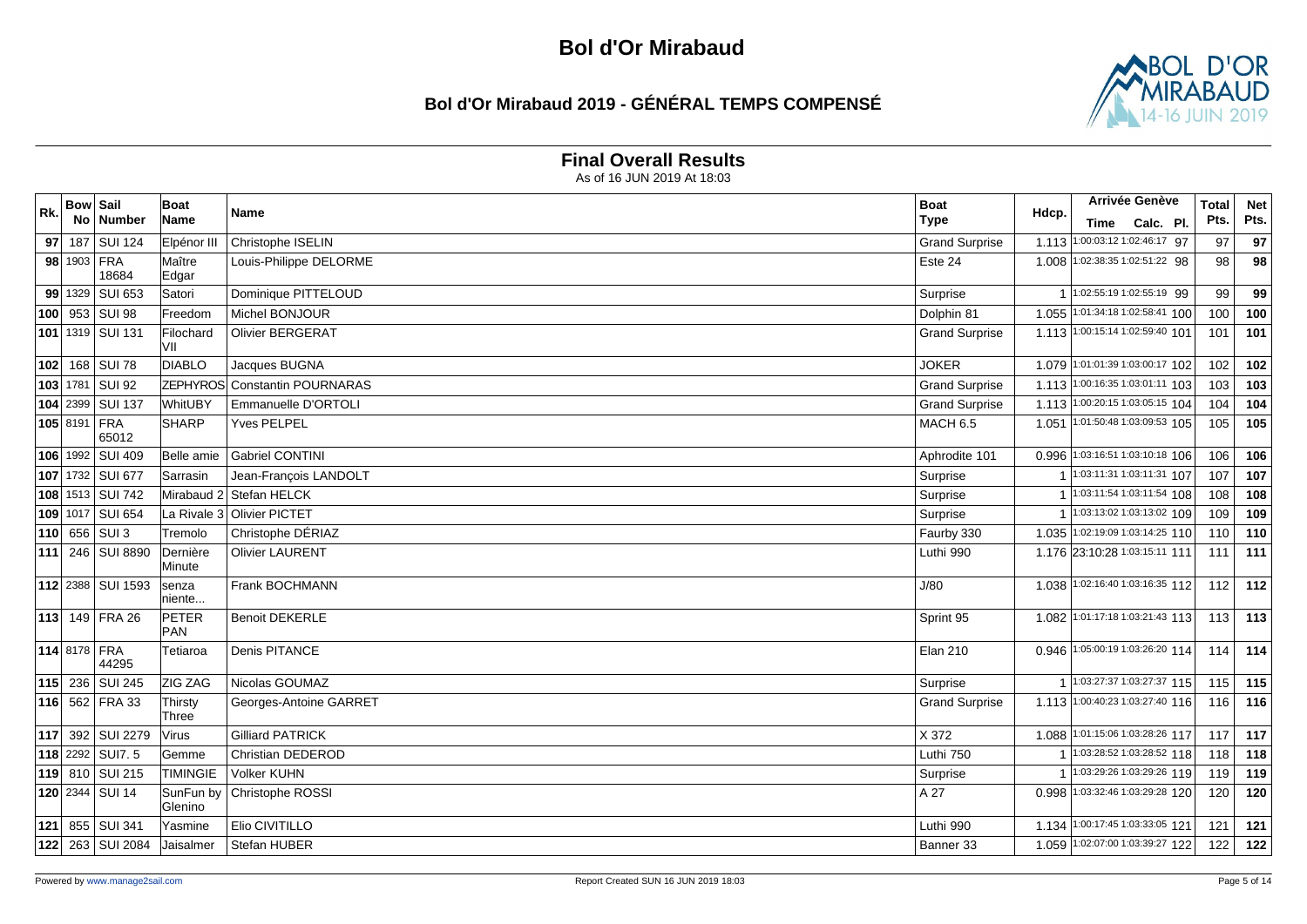### **Bol d'Or Mirabaud 2019 - GÉNÉRAL TEMPS COMPENSÉ**



#### **Final Overall Results**

| Rk. | <b>Bow Sail</b> |                              | Boat                                      | Name                    | <b>Boat</b>               | Hdcp. | Arrivée Genève                  | <b>Total</b> | <b>Net</b> |
|-----|-----------------|------------------------------|-------------------------------------------|-------------------------|---------------------------|-------|---------------------------------|--------------|------------|
|     |                 | No   Number                  | Name                                      |                         | <b>Type</b>               |       | Time Calc. Pl.                  | Pts.         | Pts.       |
|     |                 | 123 1588 SUI 729             | Loo Moon                                  | Markus BURKHARDT        | Bénéteau First<br>31.7    | 1.031 | 1:02:57:18 1:03:47:26 123       | 123          | 123        |
|     |                 | 124 1912 SUI 700             | <b>JOKER</b>                              | Jean Olivier KERR       | Psaros 33                 |       | 1.487 18:42:35 1:03:49:17 124   | 124          | 124        |
|     |                 | 125 8055 SUI 193             | 1930                                      | Roger MOSSIER           | Surprise                  |       | 1:03:51:17 1:03:51:17 125       | 125          | 125        |
|     |                 | 126 1611 SUI 378             | <b>Knotenuf</b>                           | Jerome HESS             | Surprise                  | -1    | 1:03:51:25 1:03:51:25 126       | 126          | 126        |
|     | $127$ 1081      | <b>SUI 10</b>                | Solaire                                   | <b>Christian DICK</b>   | $H-26$                    | 0.931 | 1:05:57:56 1:03:53:53 127       | 127          | 127        |
|     |                 | 128 1185 SUI 5               | Marguerite<br>Cashmere<br><b>OUTSIDER</b> | François BOPP           | Psaros 40                 |       | 1.658 16:49:51 1:03:54:20 128   | 128          | 128        |
|     |                 | 129 265 SUI 10               | Anytime                                   | George GASSER           | Arcona 340                |       | 1.056 1:02:31:19 1:04:00:26 129 | 129          | 129        |
| 130 |                 | 27 SUI 713                   | Coup de<br>Tabac                          | Lukas HOTTINGER         | Surprise                  |       | 1 1:04:01:11 1:04:01:11 130     | 130          | 130        |
|     |                 | 131 1925 FRA 34              | <b>SILOE</b>                              | Ronan de SEROUX         | <b>Grand Surprise</b>     |       | 1.113 1:01:10:53 1:04:01:37 131 | 131          | 131        |
|     | 132 2394        | SUI <sub>74</sub>            | Colibri                                   | Suzanne MADER           | Dehler 29                 | 0.997 | 1:04:07:03 1:04:01:59 132       | 132          | 132        |
|     |                 | <b>133</b> 553 SUI 70        | lisis                                     | <b>Huber DANIEL</b>     | <b>Grand Surprise</b>     |       | 1.113 1:01:15:46 1:04:07:03 133 | 133          | 133        |
|     |                 | 134 2411 SUI 510             | Stella Blu                                | Mathias SCHILD          | Surprise                  |       | 1:04:16:32 1:04:16:32 134       | 134          | 134        |
| 135 |                 | 129 SUI 2720                 | ARDIZIO                                   | Eric BEAUSSE            | Luthi 33                  |       | 1.205 23:41:59 1:04:33:29 135   | 135          | 135        |
|     |                 | 136 2314 SUI 1375            | J70CERN                                   | Hermann POMMERENKE      | J/70                      | 0.987 | 1:05:01:37 1:04:38:59 136       | 136          | 136        |
|     |                 | 137 1445   SUI 154           | <b>Blue Beat</b>                          | <b>Xavier BRUNEL</b>    | Surprise                  |       | 1:04:39:26 1:04:39:26 137       | 137          | 137        |
|     |                 | 138 1670 SUI 03              | <b>TRIUMVIRAT</b>                         | <b>Yves TOURNIER</b>    | Luthi F10                 |       | 1.314 21:48:59 1:04:40:00 138   | 138          | 138        |
|     |                 | 139 767 SUI 1                | Terrific                                  | René OTT                | Dufour 36<br>Performance  |       | 1.057 1:03:17:06 1:04:50:25 139 | 139          | 139        |
|     |                 | 140 1970 SUI 300             | <b>T</b> bs                               | <b>Thorens FRANCOIS</b> | psaros 40                 |       | 1.66 17:26:45 1:04:57:36 140    | 140          | 140        |
|     |                 | 141 1929 SUI 931             | Dourgi                                    | Frédéric LABLANQUIE     | Surprise                  |       | 1:04:58:59 1:04:58:59 141       | 141          | 141        |
|     |                 | 142 141 SUI 200              | lDu Lac                                   | Notre-Dame Philippe GAY | Psaros 40                 |       | 1.66 17:27:47 1:04:59:19 142    | 142          | 142        |
|     |                 | 143 1314 SUI 39              | Exodus                                    | <b>Gaston KRUGER</b>    | Xyacht 362                | 1.098 | 1:02:31:04 1:05:06:59 143       | 143          | 143        |
|     |                 | 144 2341 SUI 1               | Mr. Happy                                 | Ken RELECOM             | Lüthi 690                 | 0.973 | 1:05:58:22 1:05:09:49 144       | 144          | 144        |
|     |                 | <b>145</b> 2379 FRA<br>43528 | <b>TUSITALA</b>                           | Jean Marc BLONDEAU      | <b>ARCHAMBAULT</b><br>A31 |       | 1.042 1:04:02:32 1:05:13:12 145 | 145          | 145        |
|     |                 | 146 1694 Z1198               | As de<br>coeur                            | <b>Thomas DURAND</b>    | Macareux                  | 1.066 | 1:03:24:44 1:05:13:17 146       | 146          | 146        |
|     |                 | 147 150 SUI 100              | <b>SYZ</b>                                | Psarofaghis JEAN        | Psaros 40                 |       | 1.66 17:38:46 1:05:17:33 147    | 147          | 147        |
|     |                 | 148 8177 FRA 1744 Nimbo      |                                           | Serge AUBERTIN          | Surprise                  |       | 1:05:17:48 1:05:17:48 148       | 148          | 148        |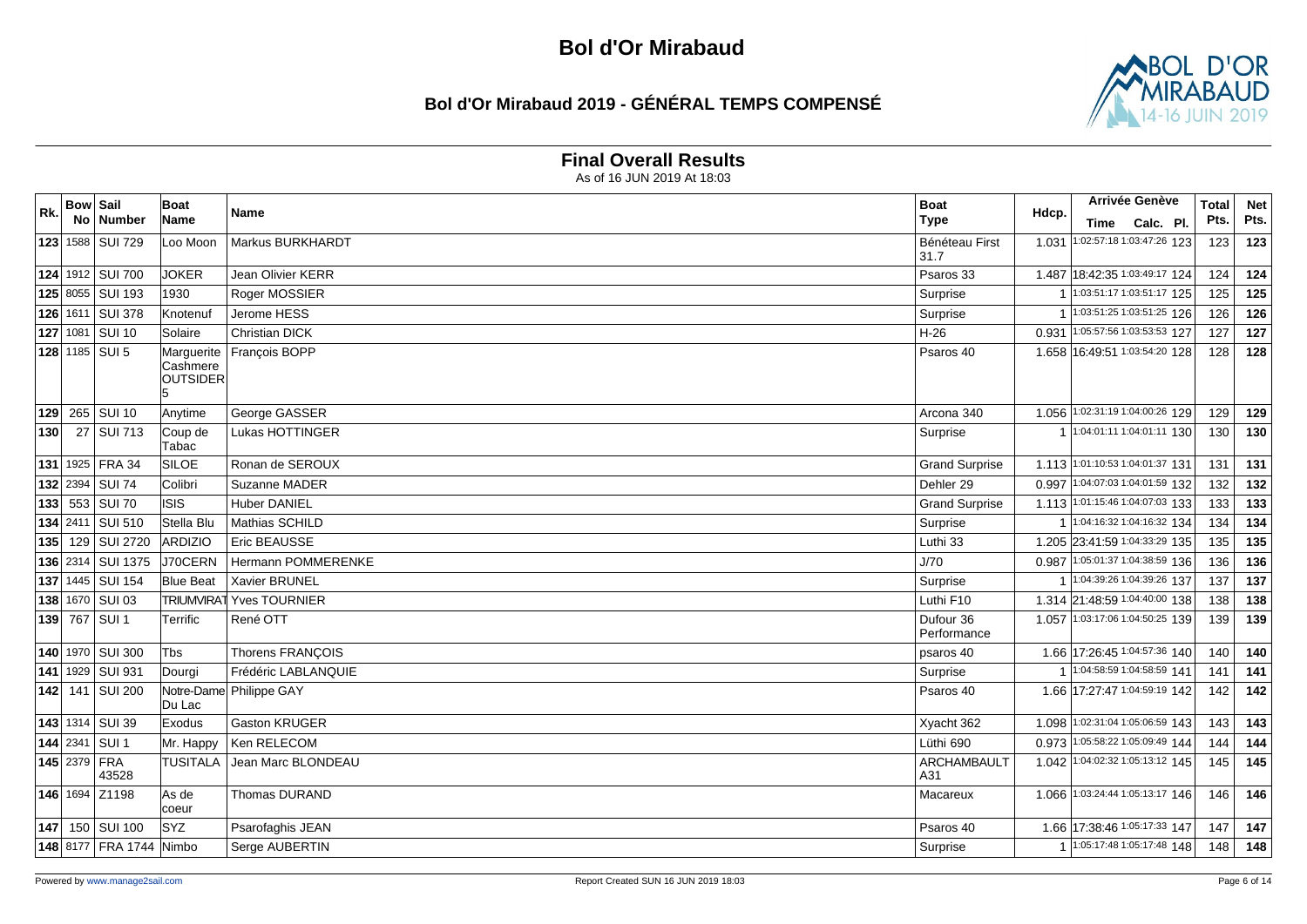### **Bol d'Or Mirabaud 2019 - GÉNÉRAL TEMPS COMPENSÉ**



#### **Final Overall Results**

| Rk. | <b>Bow Sail</b> | No Number                   | <b>Boat</b><br><b>Name</b> | Name                           | <b>Boat</b><br><b>Type</b>   | Hdcp.        |      | Arrivée Genève                  | <b>Total</b><br>Pts. | <b>Net</b><br>Pts. |
|-----|-----------------|-----------------------------|----------------------------|--------------------------------|------------------------------|--------------|------|---------------------------------|----------------------|--------------------|
|     |                 |                             |                            |                                |                              |              | Time | Calc. Pl.                       |                      |                    |
|     |                 | 149 176 SUI 003             | Sibuya                     | Thierry de GROOTE              | LP 820                       |              |      | 1.239 23:39:02 1:05:18:11 149   | 149                  | 149                |
|     |                 | 150 1837 SUI 728            | <b>TAL</b>                 | Ralf GLEIXNER                  | Surprise                     |              |      | 1:05:26:10 1:05:26:10 150       | 150                  | 150                |
| 151 |                 | 199 SUI 39                  | Australis                  | Ralph FERTIG                   | Sunlight 30                  | 0.989        |      | 1:05:46:04 1:05:26:25 151       | 151                  | 151                |
|     |                 | 152 724 SUI 232             | Fortitou                   | Pierre YACOT                   | Granada 31                   | 0.963        |      | 1:06:36:55 1:05:28:57 152       | 152                  | 152                |
|     |                 | 153 2357 SUI 182            | Peignoir<br>Intrépide      | <b>Jean VAUCHER</b>            | <b>Beneteau First</b><br>32  |              |      | 0.983 1:05:59:40 1:05:29:04 153 | 153                  | 153                |
|     |                 | 154 445 SUI 54              | Atalante                   | Pierre-André NAVILLE           | Toucan                       |              |      | 1.18 1:01:07:43 1:05:39:06 154  | 154                  | 154                |
|     |                 | 155 2098 SUI 432            | Océana                     | Lorenzo SOLDATI                | Surprise                     |              |      | 1:05:41:171:05:41:17155         | 155                  | 155                |
|     |                 | 156 395 SUI 230             | Mic Mac                    | Michel CHEVALLIER              | Surprise                     |              |      | $1:05:43:131:05:43:13$ 156      | 156                  | 156                |
|     |                 | 157 1946 SUI 1036           | Molaine VII                | Thibault MEYER-JÜRES           | Surprise                     |              |      | 1 1:05:51:29 1:05:51:29 157     | 157                  | 157                |
|     |                 | 158 1756 SUI 164            | Doña Flor                  | Nicole ZAY                     | Surprise                     |              |      | 1:05:56:37 1:05:56:37 158       | 158                  | 158                |
|     |                 | 159 660 SUI 2338            | Daphnis                    | Peter BLEICKEN                 | Dehler 36 CWS                |              |      | 1.03 1:05:07:16 1:05:59:41 159  | 159                  | 159                |
|     |                 | 160 817 SUI 1994            | <b>Blue Sea</b>            | <b>Olivier DELARUE</b>         | Jeanneau Sun<br>Odyssey 36.2 |              |      | 1.002 1:05:57:01 1:06:00:37 160 | 160                  | 160                |
|     |                 | 161 222 SUI 482             | Némo                       | Didier BOSSY                   | Surprise                     | $\mathbf{1}$ |      | 1:06:10:38 1:06:10:38 161       | 161                  | 161                |
|     |                 | 162 1366 SUI 9              |                            | Jean-Christophe MARTIN         | DOD 24.5                     |              |      | 1.044 1:04:58:27 1:06:14:57 162 | 162                  | 162                |
|     |                 | 163 2147 SUI 27             | Callisto                   | Christoph KÖHLER               | Comet 13                     |              |      | 1.112 1:03:13:57 1:06:16:57 163 | 163                  | 163                |
|     |                 | 164 8158 SUI 286            | Yemanja                    | <b>Richard ROMAN</b>           | Dufour 34                    | 1.023        |      | 1:05:44:55 1:06:25:58 164       | 164                  | 164                |
|     |                 | 165 8106 FRA<br>15715       | What Else                  | Christophe CHÊNE               | 747                          |              |      | 1.018 1:05:54:38 1:06:26:56 165 | 165                  | 165                |
|     |                 | 166 163 FRA 751             |                            | NAUSIKAA Markus STEINER        | Surprise                     |              |      | 1:06:33:05 1:06:33:05 166       | 166                  | 166                |
|     |                 | 167 608 SUI 233             |                            | <b>ARACHNOP Martin HESENER</b> | Surprise                     |              |      | 1:06:43:37 1:06:43:37 167       | 167                  | 167                |
|     |                 | 168 878 SUI 48              | <b>RUN</b>                 | André MATTHEY DIT CAP'TEN DD   | Toucan                       | 1.18         |      | 1:02:58:12 1:07:49:29 168       | 168                  | 168                |
|     |                 | 169 2404 HUN 92             | Raffica                    | Zsolt KIRÁLY                   | Libera class a               |              |      | 2.115 15:53:35 1:09:36:50 169   | 169                  | 169                |
|     |                 | 170 2369 SUIN/A             | Izinnia                    | François CHANSON               | winner 9                     | 1.089        |      | 1:06:59:57 1:09:45:29 170       | 170                  | 170                |
|     |                 | 171 1274 CZE 181            | Esse 850                   | Pavel STOLBA                   | <b>Esse 850</b>              | 1.113        |      | <b>RET</b>                      | 344                  | 344                |
|     |                 | 171 8163 FRA-               | Bangor                     | Nicolas DUPUY                  | Tonic 23<br>Jeanneau         | 0.898        |      | <b>RET</b>                      | 344                  | 344                |
| 171 |                 | 259 FRA 10                  | Morpho                     | Jean Marie MECHELANY           | <b>Grand Surprise</b>        | 1.113        |      | <b>RET</b>                      | 344                  | 344                |
|     |                 | 171 619 FRA 1104 R2D2       |                            | Martin BAECHTOLD               | Surprise                     |              |      | <b>RET</b>                      | 344                  | 344                |
| 171 |                 | 1938   FRA 1376   Mr Wilson |                            | Jean-Christophe NYS            | Gib Sea 80+                  | 0.965        |      | <b>DNF</b>                      | 344                  | 344                |
|     |                 | 171 291 FRA 138             | PRO<br>YACHTING            | Philippe SEGURET               | LUTHI 34                     | 1.239        |      | <b>RET</b>                      | 344                  | 344                |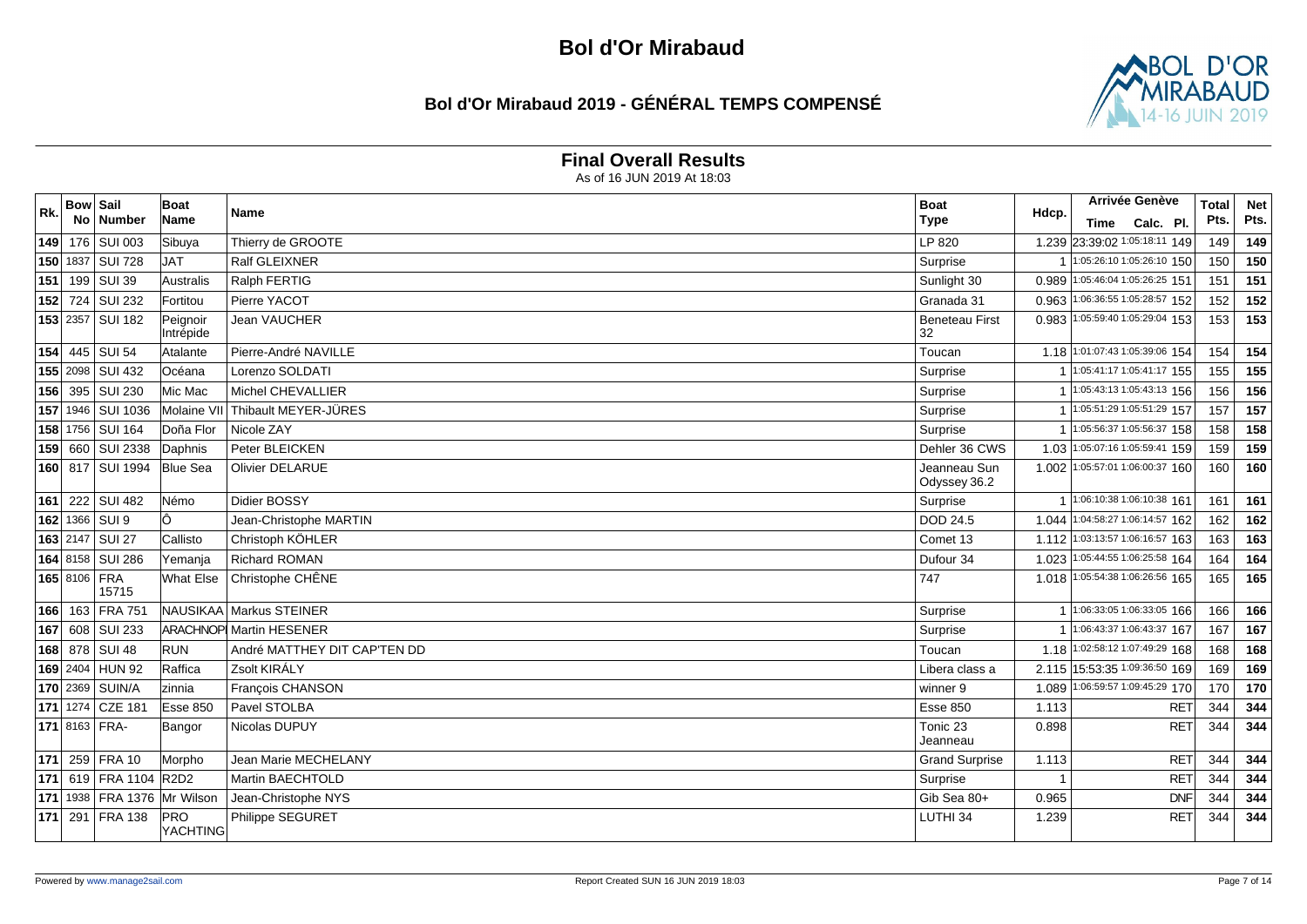### **Bol d'Or Mirabaud 2019 - GÉNÉRAL TEMPS COMPENSÉ**



### **Final Overall Results**

| Rk. | <b>Bow Sail</b>     |                                 | Boat                    | Name                                    | <b>Boat</b>                       | Hdcp.          |      | <b>Arrivée Genève</b> | <b>Total</b> | <b>Net</b> |
|-----|---------------------|---------------------------------|-------------------------|-----------------------------------------|-----------------------------------|----------------|------|-----------------------|--------------|------------|
|     |                     | No Number                       | Name                    |                                         | <b>Type</b>                       |                | Time | Calc. Pl.             | Pts.         | Pts.       |
|     | $171$ 2277 FRA      | 15702                           | <b>DIMONIU</b>          | Dominique COSTANTINI                    | 747 One Design                    | 1.036          |      | <b>RET</b>            | 344          | 344        |
|     |                     | 171 1105 FRA 1588               | Surprise<br>Party III   | <b>Benedict RILLIET</b>                 | Surprise                          | -1             |      | RET                   | 344          | 344        |
|     |                     | 171 1325 FRA 1670 A'RVI PA      |                         | Andre PRUNIER                           | Surprise                          | $\overline{1}$ |      | <b>RET</b>            | 344          | 344        |
|     |                     | 171 1922 FRA 19                 | Arcadia                 | Julien FAUCON                           | Nitro 80                          | 1.066          |      | DNF                   | 344          | 344        |
|     |                     | $171$ 2222 FRA 2                | Sprint<br>Break         | Lionel DURAND                           | Archambault<br>Sprint 95          | 1.092          |      | DNF                   | 344          | 344        |
|     |                     | 171 1573 FRA<br>22244           |                         | champagne Raynald HARLIN                | Surprise                          | -1             |      | RET                   | 344          | 344        |
|     |                     | <b>171</b> 1935 FRA<br>22933    | Toujours<br><b>Plus</b> | James LAMB                              | Surprise                          | -1             |      | RET                   | 344          | 344        |
|     |                     | 171 989 FRA 237                 | Objectif<br>Lune        | <b>Edouard POMMERET</b>                 | <b>Grand Surprise</b>             | 1.113          |      | RET                   | 344          | 344        |
|     |                     | 171 2395 FRA 274                |                         | Karaboudjan Vincent GANIÈRE             | Surprise                          | -1             |      | <b>RET</b>            | 344          | 344        |
|     |                     | $171$ 2389 FRA<br>27599         | lti vitii               | Jerome ROY                              | <b>JEANNEAU</b><br><b>ARCADIA</b> | 0.937          |      | <b>RET</b>            | 344          | 344        |
|     | <b>171</b> 2054 FRA | 37025                           | After All               | Jean-Christophe GEX                     | Solaris 37                        | 1.084          |      | RET                   | 344          | 344        |
|     | 171 1558 FRA        | 38811                           | Imagine                 | Benoît TEPPE                            | <b>Rush Royale</b><br><b>TDF</b>  | 0.987          |      | RET                   | 344          | 344        |
|     |                     | 171 2361 FRA<br>39905           | MOZART                  | Claude-Emile BÉTANT                     | Nitro 80                          | 1.042          |      | RET                   | 344          | 344        |
|     |                     | 171 2401 FRA 4                  | LES<br>BOUCANIER        | Marc SOMMARO                            | <b>Grand Surprise</b>             | 1.113          |      | RET                   | 344          | 344        |
|     |                     | 171 1425   FRA 4218 Beija Flor  |                         | Jean-Claude DURRWELL                    | Gib Sea 92                        | 0.964          |      | <b>RET</b>            | 344          | 344        |
|     | 171 2267            | FRA<br>44843                    |                         | BATOCADA Raphael COLDEFY                | Prototype 20                      | 0.931          |      | DNF                   | 344          | 344        |
|     |                     | 171 2347 FRA 46                 |                         | passetougrai Jean-Yves le MEUR          | Toucan                            | 1.18           |      | RET                   | 344          | 344        |
| 171 |                     | $42$ FRA<br>53010               |                         | P'tit Suisse   Nobuo NAITO              | First 210                         | 0.92           |      | RET                   | 344          | 344        |
| 171 |                     | 34 FRA 581                      | <b>CROSS</b>            | Janine ARNULF                           | <b>First 40.7</b>                 | 1.099          |      | RET                   | 344          | 344        |
|     |                     | <b>171</b> 2149 FRA 6           | <b>DJELFA</b>           | Frederic BOUTEVILLE                     | Surprise                          | $\overline{1}$ |      | <b>RET</b>            | 344          | 344        |
| 171 |                     | 52 FRA 666                      | Fora-Scie               | Stéphane GASPARINI                      | Richards 36                       | 1.5            |      | <b>DNF</b>            | 344          | 344        |
|     |                     | <b>171</b> 1834   FRA 8007 Vite |                         | Serge VITTET                            | Code 8                            | 1.123          |      | <b>RET</b>            | 344          | 344        |
|     |                     |                                 |                         | 171 1180 FRA151FRADIE MAUS Alain FAURIE | fun                               | 0.968          |      | <b>RET</b>            | 344          | 344        |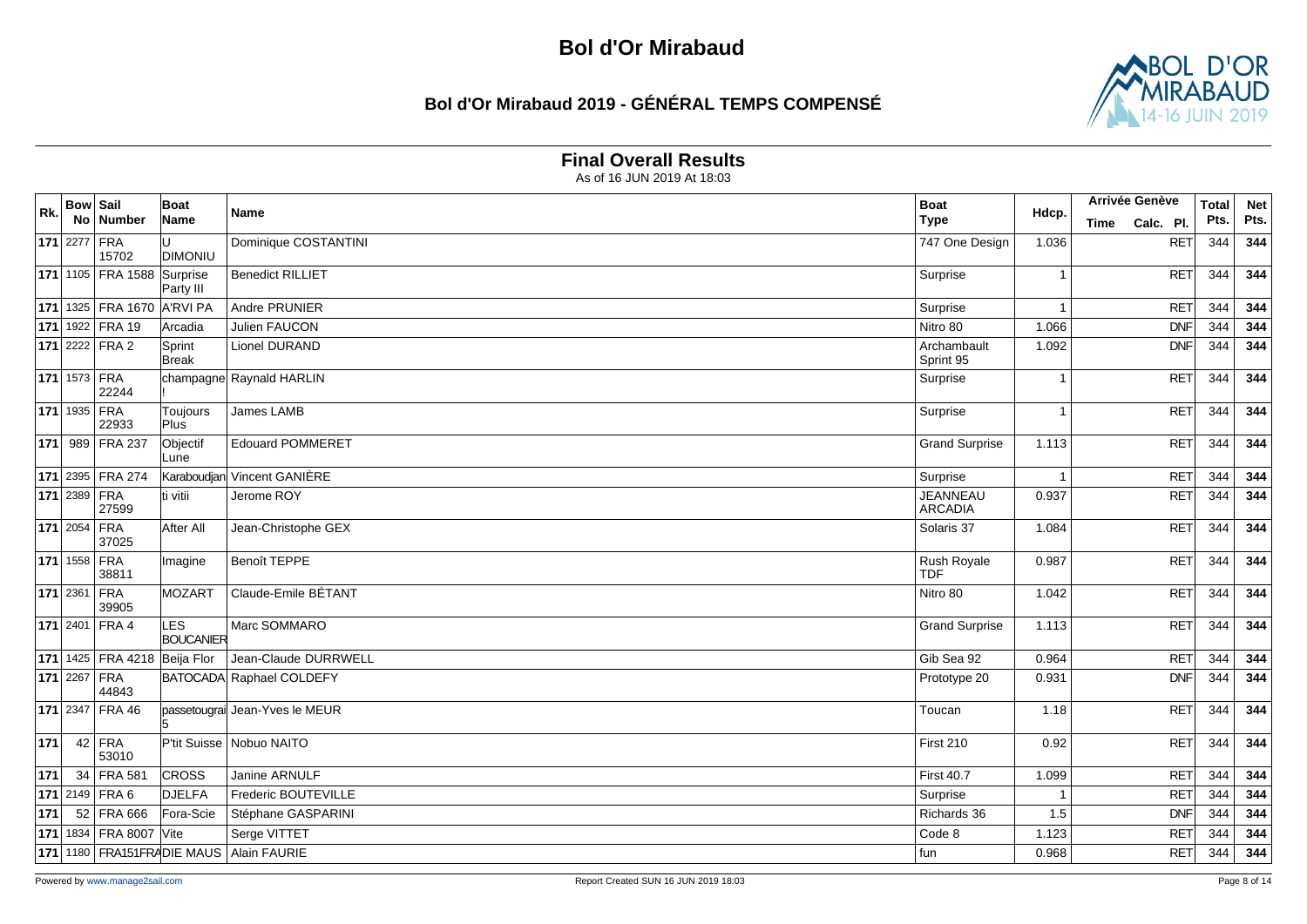### **Bol d'Or Mirabaud 2019 - GÉNÉRAL TEMPS COMPENSÉ**



#### **Final Overall Results**

|     | <b>Bow Sail</b> |                            | Boat                            |                                     | <b>Boat</b>         |       | <b>Arrivée Genève</b> |            | <b>Total</b> | <b>Net</b> |
|-----|-----------------|----------------------------|---------------------------------|-------------------------------------|---------------------|-------|-----------------------|------------|--------------|------------|
| Rk. |                 | No Number                  | Name                            | Name                                | <b>Type</b>         | Hdcp. | Time                  | Calc. Pl.  | Pts.         | Pts.       |
|     |                 | 171 1678 ITA 042           | <b>SKYFALL</b>                  | Thierry CURSCHELLAS                 | <b>UFO 28 OD</b>    | 1.161 |                       | RET        | 344          | 344        |
|     |                 | 171 2301   ITA 176         |                                 | MARGHERIT Jean - Marc ROLLIN        | Melges 32           | 1.211 |                       | <b>RET</b> | 344          | 344        |
|     |                 | 171 1910 MON 1             | <b>CHEZ</b><br><b>PIERRETTE</b> | Jean-Luc LÉVÊQUE                    | Melges 32           | 1.211 |                       | RET        | 344          | 344        |
|     |                 |                            | <b>ET</b><br><b>GASTON</b>      |                                     |                     |       |                       |            |              |            |
|     |                 | 171 8180 RUS 115           |                                 | <b>PRINCIPESS Lanfranco CIRILLO</b> | Libera              | 2.031 |                       | <b>RET</b> | 344          | 344        |
|     |                 | 171 2297 SUI 00            | Monofoil<br>GONET               | Eric MONNIN                         | Proto Monofoil      | 1.391 |                       | RET        | 344          | 344        |
|     |                 | <b>171</b> 1768 SUI 002    | Allianz                         | Peter EPPRECHT                      | Quant 30            | 1.375 |                       | <b>RET</b> | 344          | 344        |
|     |                 | $\boxed{171}$ 2155 SUI 002 | magic                           | Champion RENÉ                       | DOD 30 modulo<br>93 | 1.155 |                       | RET        | 344          | 344        |
|     |                 | 171 1118 SUI 006           | Birkibi                         | Michael DIXON                       | Speed Feet 18       | 0.993 |                       | <b>RET</b> | 344          | 344        |
|     |                 | 171 1736 SUI 009           | vitEsse                         | Florian LÖWENTHAL                   | Esse 850 proto      | 1.106 |                       | DNC        | 344          | 344        |
|     |                 | 171 2325 SUI 01            | YODA                            | Ludovic HERICHER                    | <b>Esse 850</b>     | 1.113 |                       | <b>RET</b> | 344          | 344        |
|     |                 | <b>171</b> 1762 SUI 01     | Tabasco                         | <b>Gottreux PIERRE</b>              | Luthi MF 10         | 1.195 |                       | <b>RET</b> | 344          | 344        |
|     |                 | $\sqrt{171}$ 1252 SUI 02   | Autobritt<br>lVolvo             | Christophe DUBUIS                   | Luthi F10           | 1.314 |                       | RET        | 344          | 344        |
|     |                 | 171 2192 SUI 041           |                                 | Rantanplan Quentin de KERCHOVE      | <b>UFO 28</b>       | 1.099 |                       | <b>RET</b> | 344          | 344        |
|     |                 | 171 1849 SUI 05            | le fou 2                        | Vincent COMPAGNON                   | Luthi 870           | 1.102 |                       | <b>RET</b> | 344          | 344        |
|     |                 | 171 1306 SUI 05            | Cocktail                        | Joris BLATTI                        | Luthi 800 S         | 1.014 |                       | <b>RET</b> | 344          | 344        |
|     |                 | 171 1503 SUI 057           | 4Venti                          | <b>Florine FAVRE</b>                | <b>Esse 850</b>     | 1.113 |                       | <b>RET</b> | 344          | 344        |
|     |                 | 171 1816   SUI 076         | Darnetal                        | David PERTUISET                     | <b>Esse 850</b>     | 1.113 |                       | <b>RET</b> | 344          | 344        |
|     |                 | 171 1973 SUI 098           | Xenia<br>Capital /<br>Slider    | Laurent WITSCHI                     | 747 One Design      | 1.03  |                       | DNC        | 344          | 344        |
|     |                 | <b>171</b> 1060 SUI 1      | Chinook<br>lmax                 | Caroline ACKERMANN CILETTI          | $im@x-25$           | 1.065 |                       | DNC        | 344          | 344        |
|     |                 | 171 2295 SUI 1             | Speed Der                       | Jean-Marc RIES                      | Luthi 951           | 1.139 |                       | <b>RET</b> | 344          | 344        |
|     |                 | $\sqrt{171}$ 2338 SUI 1    | Et le<br>$nom?$ ?               | Lukas LUGINBÜHL                     | Juwel 34            | 1.116 |                       | RET        | 344          | 344        |
|     |                 | <b>171</b> 593 SUI 1       | Zénitude                        | Pierre FAYET                        | Aebi 950            | 1.144 |                       | <b>RET</b> | 344          | 344        |
|     |                 | <b>171</b> 177 SUI 1       | ST.<br><b>AMOUR III</b>         | Marco FORTE                         | WAUQUIEZ<br>HOOD 38 |       |                       | <b>RET</b> | 344          | 344        |
|     |                 | 171 105 SUI 1              |                                 | Turbulence Cédric MATRINGE          | Dufour 405 GL       | 1.085 |                       | RET        | 344          | 344        |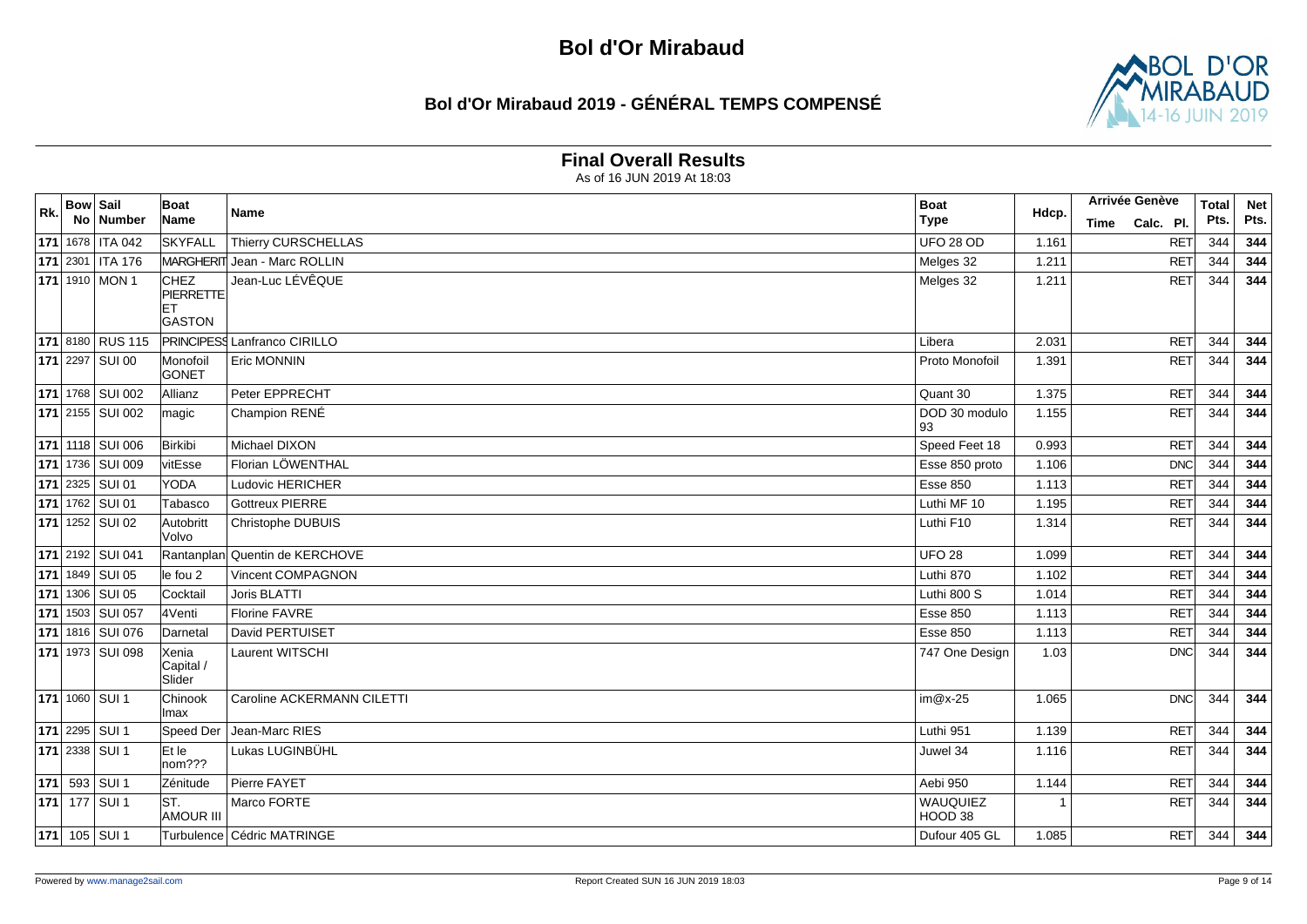### **Bol d'Or Mirabaud 2019 - GÉNÉRAL TEMPS COMPENSÉ**



#### **Final Overall Results**

| Rk. | <b>Bow Sail</b> |                           | Boat                 | Name                             | <b>Boat</b>                | Hdcp. | Arrivée Genève            | <b>Total</b> | <b>Net</b> |
|-----|-----------------|---------------------------|----------------------|----------------------------------|----------------------------|-------|---------------------------|--------------|------------|
|     |                 | No Number                 | Name                 |                                  | <b>Type</b>                |       | Calc. Pl.<br>Time         | Pts.         | Pts.       |
|     |                 | 171 2209 SUI 10           | X-Treme<br>26        | Hervé GUINNARD                   | X-Treme 26                 | 1.06  | <b>DNF</b>                | 344          | 344        |
|     |                 | 171 2366 SUI 100          | Ylliam               | Mikis PSAROFAGHIS                | Psaros 33                  | 1.487 | <b>RET</b>                | 344          | 344        |
|     |                 | <b>171</b> 2055   SUI 100 | L'Ybis               | Jean-Yves BRESSIEUX              | Toucan                     | 1.18  | <b>RET</b>                | 344          | 344        |
|     |                 | 171 8186 SUI 103          | Lobster              | Antoine TREVILLOT                | Surprise                   |       | 1:01:01:33 1:01:01:33 RET | 344          | 344        |
|     |                 | 171 2258 SUI 108          | <b>ANANDA</b>        | <b>Baechler ALEXANDRE</b>        | Dufour 382                 | 1.04  | <b>RET</b>                | 344          | 344        |
|     |                 | 171 616 SUI 1139          |                      | NAUTI-SPO Alain CORTHÉSY         | J/80                       | 1.006 | <b>RET</b>                | 344          | 344        |
|     |                 | 171 2164 SUI 117          | Khenga               | Jérôme MONTESSUIT                | Litomarin<br>Seniorita     | 1.021 | RET                       | 344          | 344        |
|     |                 |                           |                      |                                  | Helmsman                   |       |                           |              |            |
|     |                 | $\sqrt{171}$ 1285 SUI 13  | Fièvre<br>Jaune      | Michael HAGMANN                  | Jeudi 12                   | 1.054 | RET                       | 344          | 344        |
|     |                 | 171 995 SUI 131           | Coriace              | Coriolan ROUSSELLE               | 6.5 m SI                   | 1.053 | <b>RET</b>                | 344          | 344        |
|     |                 | <b>171</b> 1452 SUI 132   | Melges24             | Hans-Peter BICHELMEIER           | melges 24                  | 1.051 | <b>RET</b>                | 344          | 344        |
|     |                 | 171 2133 SUI 14           | Goelan               | Jean-Marc JUNOD                  | Elan S4                    | 1.078 | RET                       | 344          | 344        |
|     |                 | 171 2023 SUI 140          | <b>Storm</b>         | Michel ROTTET                    | <b>Esse 850</b>            | 1.113 | <b>RET</b>                | 344          | 344        |
|     |                 | 171 273 SUI 141           |                      | <b>EXTRADOSE Marc CHAMPENDAL</b> | Surprise                   |       | DNC                       | 344          | 344        |
|     |                 | 171 1689 SUI 141          | Octoputzy            | <b>Laurent WILLIMANN</b>         | First 30                   | 1.042 | <b>RET</b>                | 344          | 344        |
|     |                 | 171 1788 SUI 1523         | lJedi                | <b>Helen MORRIS</b>              | J/80                       | 1.008 | <b>RET</b>                | 344          | 344        |
|     |                 | 171 2246 SUI 154          | Le Vert              | Frédéric ABBET                   | <b>Grand Surprise</b>      | 1.113 | <b>RET</b>                | 344          | 344        |
|     |                 | <b>171</b> 2306 SUI 156   | $4 \overline{z}$ igs | Edgar BORDIER                    | Surprise                   | -1    | <b>RET</b>                | 344          | 344        |
|     | 171 1684 SUI    | 16880                     | Casse<br>croûte      | Nicole ROCHAT                    | Surprise                   |       | DNF                       | 344          | 344        |
| 171 |                 | 7 SUI 172                 | Due                  | OttoCinque Olivier LÉGERET       | <b>Esse 850</b>            | 1.113 | <b>RET</b>                | 344          | 344        |
|     |                 | <b>171</b> 2264 SUI 174   | Tanoshii             | Daniel LAGGER                    | <b>Esse 850</b><br>inboard | 1.098 | <b>RET</b>                | 344          | 344        |
|     |                 | <b>171</b> 2124 SUI 18    | electron<br>llibre   | Jean-Marc CARRILLO               | Daydream 300               | 1.005 | RET                       | 344          | 344        |
|     |                 | 171 1011 SUI 1807         | <b>CYCNOS</b>        | Pierre BRUNISHOLZ                | J/24                       | 0.947 | DNF                       | 344          | 344        |
|     |                 | 171 508 SUI 1845          | Sumumm               | Pierre MOERSCH                   | Faar 30                    | 1.146 | <b>RET</b>                | 344          | 344        |
|     |                 | 171 2339 SUI 185          | O Loft               | Roger WALDMANN                   | Surprise                   | -1    | <b>RET</b>                | 344          | 344        |
|     |                 | $171$ 2300 SUI 2          | Demoiselle           | Daniel MÜLLER                    | Saphire 27                 | 1.032 | DNF                       | 344          | 344        |
|     |                 | 171 1940 SUI 2            | Margo                | <b>Martin JENNI</b>              | Daydream 300               | 1.003 | <b>RET</b>                | 344          | 344        |
|     |                 | 171 1577 SUI 200          | Raïjin               | Philippe BERTHERAT               | Psaros 33                  | 1.487 | <b>RET</b>                | 344          | 344        |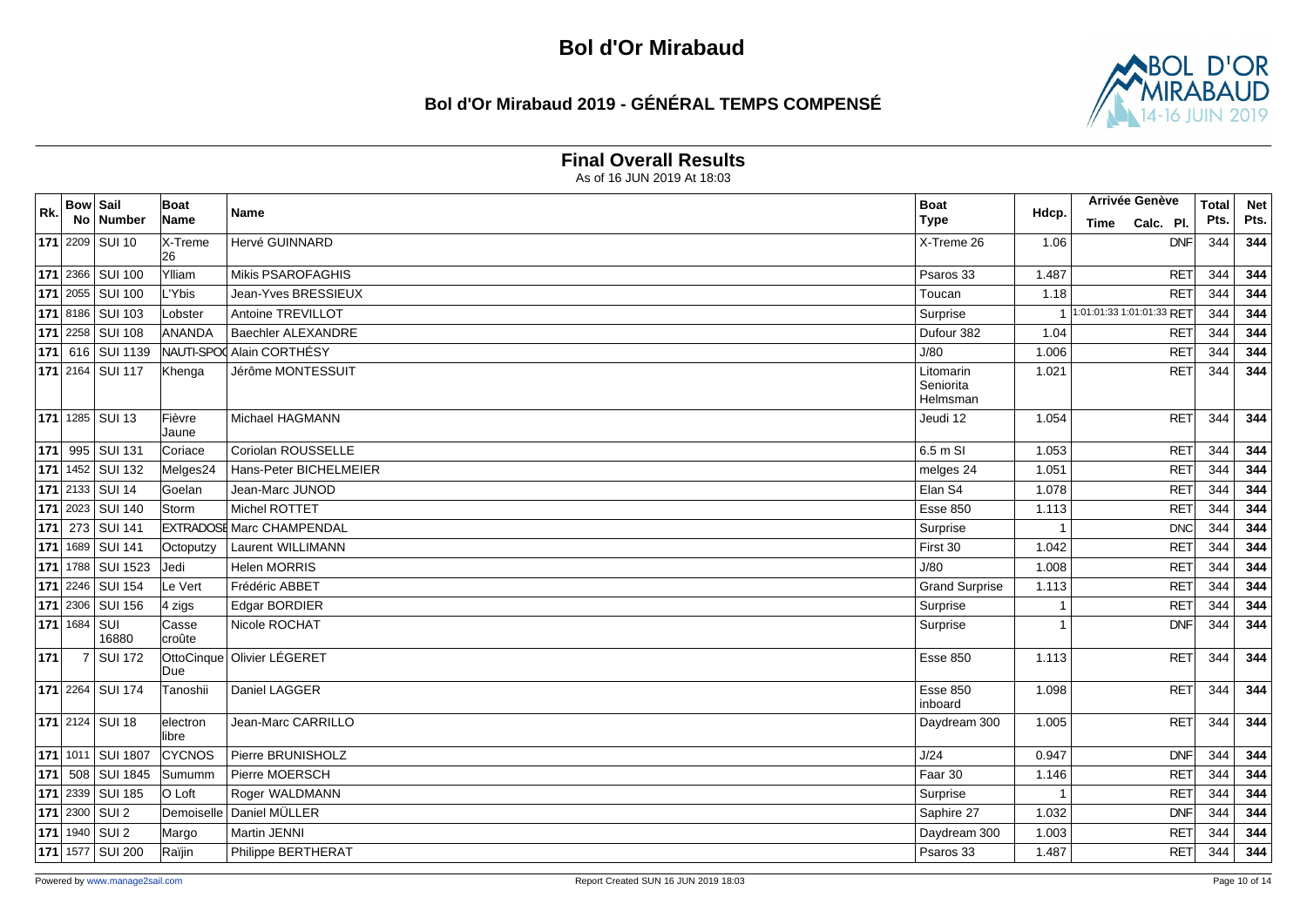### **Bol d'Or Mirabaud 2019 - GÉNÉRAL TEMPS COMPENSÉ**



#### **Final Overall Results**

| Rk. | <b>Bow Sail</b> |                           | Boat                                                | Name                   | <b>Boat</b>           | Hdcp. | Arrivée Genève        | <b>Total</b> | <b>Net</b> |
|-----|-----------------|---------------------------|-----------------------------------------------------|------------------------|-----------------------|-------|-----------------------|--------------|------------|
|     |                 | No Number                 | Name                                                |                        | <b>Type</b>           |       | Calc. Pl.<br>Time     | Pts.         | Pts.       |
|     |                 | 171 412 SUI 21            | Expsaros                                            | Olivier GÉTAZ          | Toucan                | 1.18  | RET                   | 344          | 344        |
|     |                 | <b>171</b> 220 SUI 21     | Fou<br>d'Amour 31                                   | Benoît JENNY           | A 31                  | 1.07  | <b>RET</b>            | 344          | 344        |
|     |                 | 171 880 SUI 213           | Marwill                                             | <b>Willy KLAUSCH</b>   | Surprise              | -1    | <b>RET</b>            | 344          | 344        |
|     |                 | 171 2384 SUI 22           | Jatoba                                              | Jean-Pierre LÊ         | Tofinou 8m            | 0.999 | <b>RET</b>            | 344          | 344        |
|     |                 | 171 943 SUI 221           | <b>MEA</b><br><b>HUNA</b>                           | <b>Christian HAEGI</b> | <b>Grand Surprise</b> | 1.113 | <b>RET</b>            | 344          | 344        |
|     |                 | <b>171</b> 132 SUI 23     | Kanaloa                                             | Adrien ROUX            | X 119                 | 1.203 | <b>RET</b>            | 344          | 344        |
|     |                 | 171 2250 SUI 247          | Tasmanie                                            | Patrick TORRENTÉ       | Surprise              |       | <b>RET</b>            | 344          | 344        |
|     |                 | 171 1407 SUI 25           | The FireFly                                         | Alex GEISER            | <b>VMG 25</b>         | 1.094 | 18:12:17 19:54:57 RET | 344          | 344        |
|     |                 | 171 1211 SUI 263          | Pile ou<br>face                                     | Damien MERMOUD         | Surprise              |       | RET                   | 344          | 344        |
|     |                 | $ 171 $ 581 SUI 3         | Pishy 2                                             | <b>Gustav STENBOLT</b> | Brenta 38             | 1.231 | <b>RET</b>            | 344          | 344        |
|     |                 | 171 1270 SUI 30           | ULYSSE <sub>2</sub>                                 | Stéphane LUTHY         | luthi 29              | 1.017 | <b>DNF</b>            | 344          | 344        |
|     |                 | 171 2014 SUI 316          | Dopamine                                            | Sergey PECHERKIN       | Dehler 34             |       | <b>RET</b>            | 344          | 344        |
|     |                 | 171 179 SUI 319           |                                                     | MOSQUITO Pascal BAER   | Surprise              | -1    | <b>RET</b>            | 344          | 344        |
|     |                 | 171 997 SUI 32            | <b>GENEVA</b><br>18FOOTER<br>SAILING<br><b>TEAM</b> | Cyril PEYROT           | 18 " australien       | 1.487 | <b>RET</b>            | 344          | 344        |
|     |                 | <b>171</b> 2380 SUI 33    | Sunbeam<br>28.1                                     | Eric JEANCLAUDE        | Sunbeam 28.1          | 1.014 | <b>DNF</b>            | 344          | 344        |
|     |                 | <b>171</b> 2269 SUI 33    | Fareast                                             | <b>Didier FERT</b>     | Fareast 23R           | 0.998 | RET                   | 344          | 344        |
| 171 |                 | 56 SUI 33                 | Fregata<br>Aquila                                   | Philippe TANNER        | <b>LUTHI</b>          | 1.144 | <b>RET</b>            | 344          | 344        |
|     |                 | 171 398 SUI 335           | Hop-La                                              | Tiago REGUENGO         | Surprise              |       | <b>RET</b>            | 344          | 344        |
|     |                 | <b>171</b> 2288   SUI 349 | SO349                                               | Valentin ROSSEL        | Sun Odyssey<br>349    | 1.039 | DNF                   | 344          | 344        |
|     |                 | <b>171</b> 2296 SUI 349   | Monhegan                                            | Aline THORENS          | Surprise              | -1    | <b>RET</b>            | 344          | 344        |
|     |                 | 171 154 SUI 360           | COCAINE                                             | Christian TOSO         | Surprise              |       | <b>RET</b>            | 344          | 344        |
|     |                 | 171 3601 SUI 3601         | Black<br>Swan                                       | Philippe de WECK       | Luthi 36 Classic      | 1.298 | <b>RET</b>            | 344          | 344        |
|     |                 | 171 1442 SUI 365          | Plan B                                              | M ROTHHARDT            | fun                   | 0.967 | <b>RET</b>            | 344          | 344        |
|     |                 | <b>171</b> 1307 SUI 372   | 37°2                                                | Cialente MARIE-CLAUDE  | Surprise              |       | <b>RET</b>            | 344          | 344        |
| 171 |                 | 51 SUI 381                | Christelle                                          | Fabien DUCOMMUN        | X 99                  | 1.059 | <b>RET</b>            | 344          | 344        |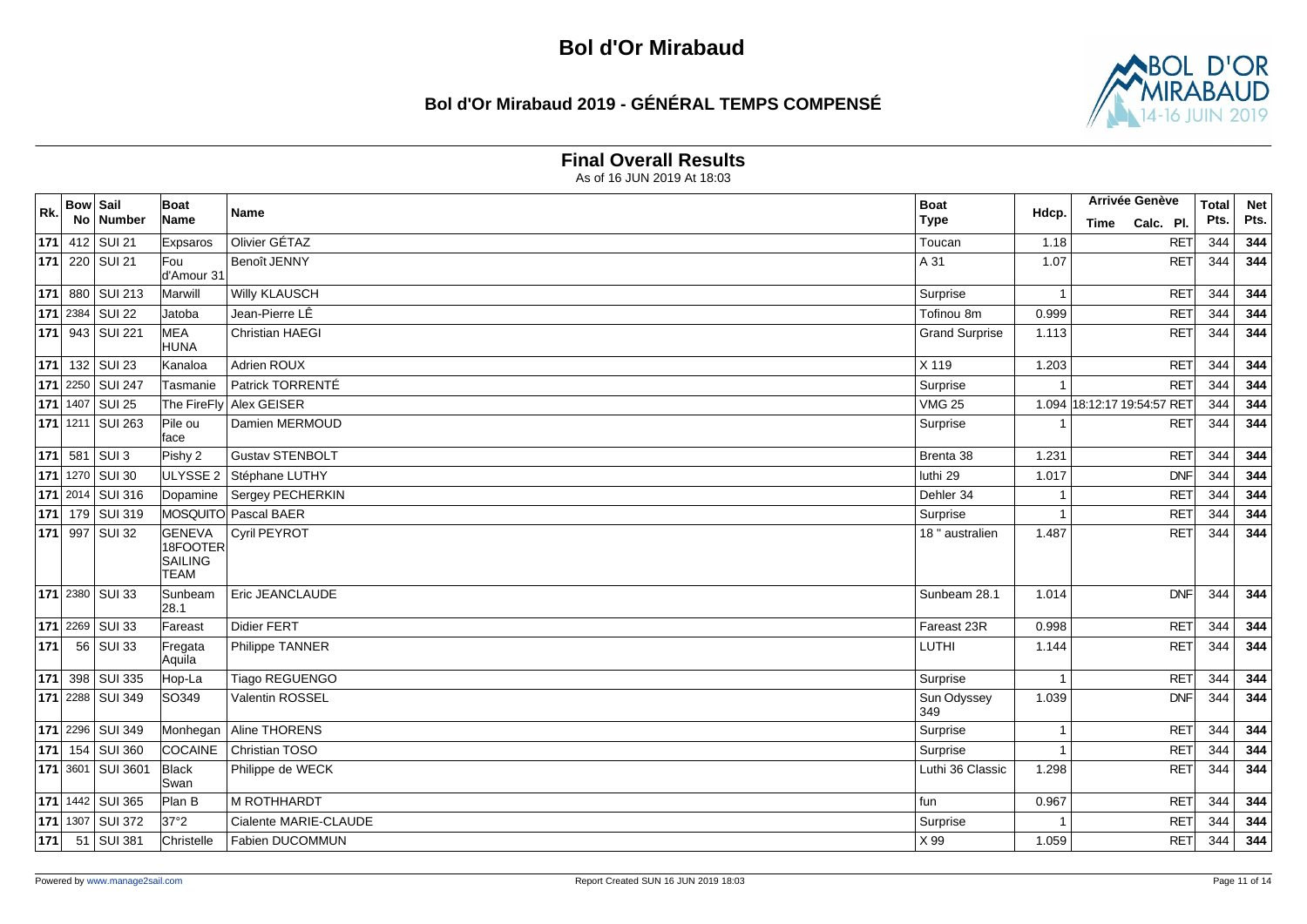### **Bol d'Or Mirabaud 2019 - GÉNÉRAL TEMPS COMPENSÉ**



#### **Final Overall Results**

| Rk. | <b>Bow Sail</b> |                           | Boat                | Name                            | <b>Boat</b>                | Hdcp.                   | Arrivée Genève    | <b>Total</b> | <b>Net</b> |
|-----|-----------------|---------------------------|---------------------|---------------------------------|----------------------------|-------------------------|-------------------|--------------|------------|
|     |                 | No Number                 | Name                |                                 | <b>Type</b>                |                         | Calc. Pl.<br>Time | Pts.         | Pts.       |
|     |                 | 171 2298 SUI 395          | <b>J-SUI</b>        | Marc WINTELER                   | <b>J80</b>                 | 1.008                   | <b>RET</b>        | 344          | 344        |
|     |                 | <b>171</b> 2229 SUI 400   | Hakuna<br>Matata    | Fabian KÜTTEL                   | Surprise                   |                         | <b>RET</b>        | 344          | 344        |
|     |                 | 171 526 SUI 407           | Abouba 3            | <b>Willy BURRI</b>              | Surprise                   | -1                      | <b>RET</b>        | 344          | 344        |
|     |                 | 171 126 SUI 41            | Tzigane             | <b>Robert RIEBEN</b>            | Nomade 830                 | 0.989                   | <b>RET</b>        | 344          | 344        |
|     | 171 201         | <b>SUI 470</b>            | FARU                | Alexandre HUGONNAUD             | Surprise                   |                         | <b>RET</b>        | 344          | 344        |
|     |                 | 171 1590 SUI 4849         | Wasabi              | Jean-Claude BRENTINI            | <b>Sun 2000</b>            | 0.909                   | <b>RET</b>        | 344          | 344        |
|     |                 | 171 2409 SUI 486          | Surcouf             | Peter BRYANT                    | First 30                   | 1.108                   | <b>RET</b>        | 344          | 344        |
|     |                 | <b>171</b> 2138   SUI 486 | UNM-Josefin         | Jean-Jacques LEHMANN            | Surprise                   | $\overline{1}$          | <b>RET</b>        | 344          | 344        |
|     |                 | 171 2286 SUI 49           | Seatrouille         | Olivier CHOMARAT                | Seascape 24                | 1.038                   | DNF               | 344          | 344        |
|     |                 | 171 2373 SUI 5            | Plutu <sub>2</sub>  | Henri KIEFFER                   | Archambault<br>A27         | 1.01                    | RET               | 344          | 344        |
|     |                 | 171 818 SUI 5             | Timeless            | Manuel HURT                     | Jeanneau Sun<br>Odyssey 30 | 1.039                   | RET               | 344          | 344        |
|     |                 | 171 1415 SUI 50           | Jam                 | Jacques AMMANN                  | Tabasco 26                 | 0.98                    | <b>RET</b>        | 344          | 344        |
|     |                 | 171 257 SUI 5000          | Akva<br>Selzer      | Frederic BOY                    | Proto                      | 1.093                   | RET               | 344          | 344        |
|     |                 | <b>171</b> 2336   SUI 509 | ieu de vent         | Massimo MAGLIOCCO               | Surprise                   | -1                      | <b>DNF</b>        | 344          | 344        |
| 171 |                 | 15 SUI 524                |                     | Mirabaud 4 Marca-Menoud RAFAEL  | Surprise                   |                         | <b>RET</b>        | 344          | 344        |
| 171 |                 | 16 SUI 525                |                     | Mirabaud 5 Filippo TOMMASO      | Surprise                   | -1                      | <b>RET</b>        | 344          | 344        |
|     |                 | <b>171</b> 100 SUI 559    | Pschiiit            | Céline STULZ                    | Surprise                   | -1                      | <b>RET</b>        | 344          | 344        |
|     |                 | 171 858 SUI 590           | L'Octave            | Roland WETTER                   | Surprise (Open)            | $\overline{\mathbf{1}}$ | DNC               | 344          | 344        |
|     |                 | 171 1733 SUI 60           | PURA-VIDA           | Olivier BERTHOUD                | First29                    | 0.939                   | DNF               | 344          | 344        |
|     |                 | <b>171</b> 1202 SUI 60    |                     | <b>ENNOLGIA Marc CORVAISIER</b> | Sheevra                    | 1.09                    | <b>RET</b>        | 344          | 344        |
|     |                 | 171 8187 SUI 609          | CALI                | Jérôme GLAUSER                  | Surprise                   | -1                      | <b>RET</b>        | 344          | 344        |
|     |                 | 171 1151 SUI 611          | ca n'existe<br>lpas | Dieter GRASER                   | Surprise                   |                         | <b>RET</b>        | 344          | 344        |
|     |                 | <b>171</b> 606 SUI 651    | Fleur de<br>lSel    | Olivier SCHAAD                  | Surprise                   | -1                      | RET               | 344          | 344        |
|     |                 | 171 612 SUI 66            | Seajoy              | Martin OERTLY                   | Dehler 34                  | 1.026                   | <b>DNF</b>        | 344          | 344        |
|     |                 | 171 1708 SUI 663          | <b>FURTIF</b>       | Yves CHAPERON                   | Surprise                   |                         | RET               | 344          | 344        |
|     |                 | 171 899 SUI 666           | Vade Retro          | <b>Olivier EMERY</b>            | Surprise                   | -1                      | <b>RET</b>        | 344          | 344        |
|     |                 | 171 666 SUI 69            | Exponentiel         | Thomas FRÜH                     | Toucan                     | 1.18                    | <b>RET</b>        | 344          | 344        |
|     |                 | 171 8160 SUI 695          |                     | Hypnautic   Ivo KUSTER          | Surprise                   |                         | <b>RET</b>        | 344          | 344        |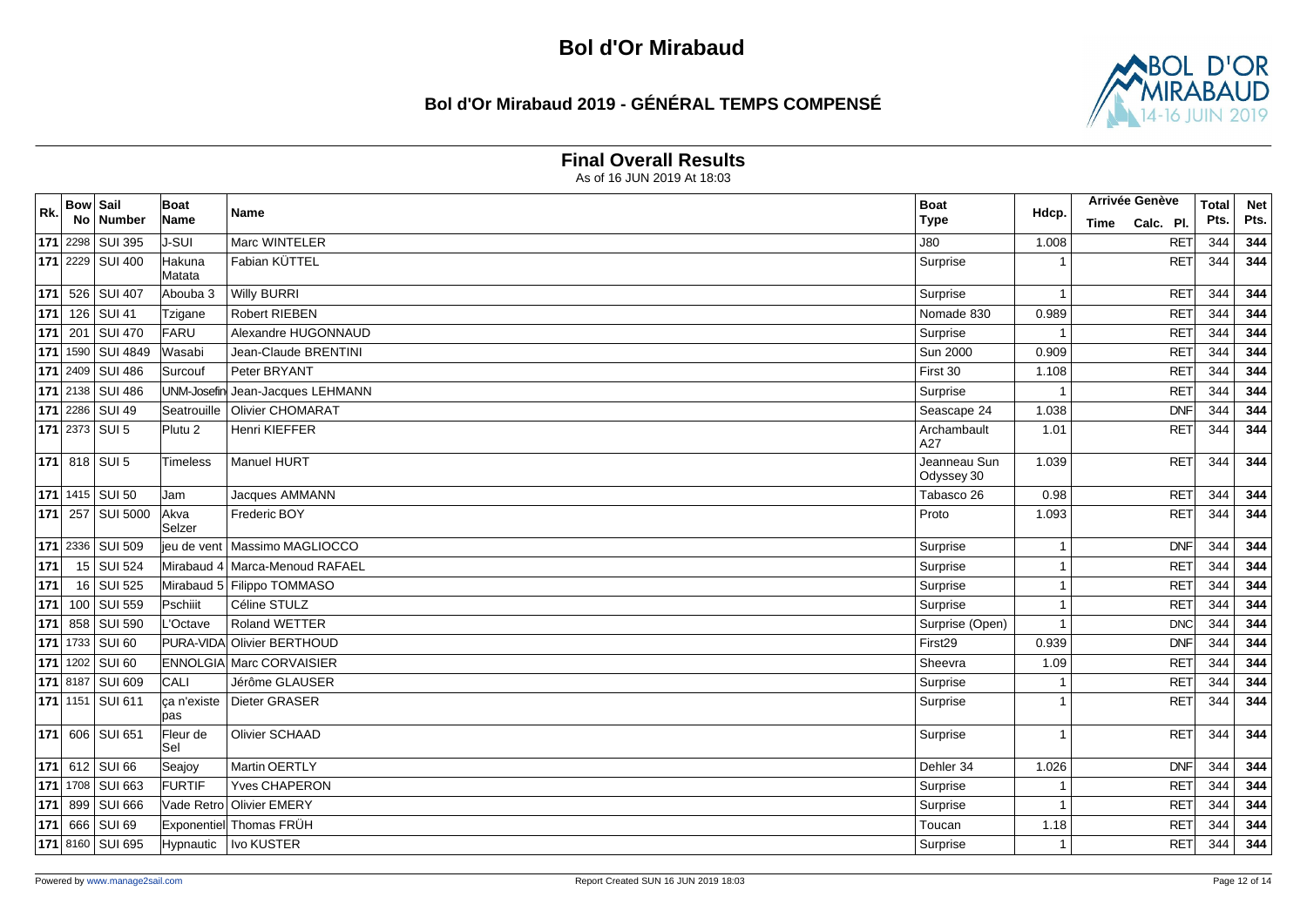### **Bol d'Or Mirabaud 2019 - GÉNÉRAL TEMPS COMPENSÉ**



#### **Final Overall Results**

| Rk. | <b>Bow Sail</b> |                         | Boat<br>Name                | Name                          | <b>Boat</b><br><b>Type</b> | Hdcp. | <b>Arrivée Genève</b>     | <b>Total</b> | <b>Net</b> |
|-----|-----------------|-------------------------|-----------------------------|-------------------------------|----------------------------|-------|---------------------------|--------------|------------|
|     |                 | No   Number             |                             |                               |                            |       | Calc. Pl.<br>Time         | Pts.         | Pts.       |
|     |                 | 171 237 SUI 703         | windward                    | Jean-Luc WOLFENDER            | Birbaum Vidygo<br>701      | 0.97  | <b>RET</b>                | 344          | 344        |
|     |                 | <b>171</b> 2236 SUI 72  | Déluge                      | Sergio COOPER TEIXEIRA        | Gib Sea 92                 | 0.98  | DNF                       | 344          | 344        |
|     |                 | 171 1920 SUI 727        | Éclipse de<br>Lune          | Karin BACHMANN HUNZIKER       | Surprise                   |       | RET                       | 344          | 344        |
|     | $171$ 2397      | <b>SUI 74</b>           | Wake Up                     | Jérôme DIVORNE                | <b>Grand Surprise</b>      | 1.113 | DNC                       | 344          | 344        |
|     | $171$ 1597      | <b>SUI 740</b>          |                             | Tcheûstékip Philippe SCHWENDI | Surprise                   |       | <b>RET</b>                | 344          | 344        |
|     |                 | 171 1512 SUI 741        | Mirabaud 1                  | Mark GINGRICH                 | Surprise                   |       | <b>RET</b>                | 344          | 344        |
|     |                 | 171 1294 SUI 75         | lle First                   | Pierre-Alain BERSET           | first 34.5                 | 1.023 | <b>RET</b>                | 344          | 344        |
|     |                 | 171 2262 SUI 766        | Seab'eau                    | Alexandre SOUCAS              | Surprise                   |       | <b>RET</b>                | 344          | 344        |
|     |                 | 171 2323 SUI 777        | <b>OLGA</b>                 | <b>Rudolf HIRSCH</b>          | Seascape 24                | 1.038 | <b>RET</b>                | 344          | 344        |
|     |                 | 171 2139 SUI 79         | Gaston 3                    | Patrick DUCLUZAUX             | Toucan                     | 1.18  | <b>RET</b>                | 344          | 344        |
|     |                 | <b>171</b> 2235 SUI 796 | Daria                       | Naqui EL BIALI                | SHARK <sub>24</sub>        | 0.947 | <b>RET</b>                | 344          | 344        |
|     |                 | 171 1215 SUI 81         | Nessie                      | Thomas BIRRER                 | <b>Esse 850</b>            | 1.113 | DNF                       | 344          | 344        |
|     | $171$ 2200      | SUI <sub>81</sub>       | Cassiopée                   | Alain CORDEY                  | First 30                   | 0.974 | <b>RET</b>                | 344          | 344        |
|     | $171$ 502       | SUI <sub>82</sub>       | Pélagie                     | Jean-Marie DAYER              | <b>Grand Surprise</b>      | 1.113 | <b>RET</b>                | 344          | 344        |
|     |                 | 171 2382 SUI 82         | Rock'n'Sail                 | Sebastian MÜLLER              | Dynamic 35                 | 1.057 | <b>RET</b>                | 344          | 344        |
|     |                 | 171 2365 SUI 830        | Kallari                     | Damien NAEF                   | T 830                      | 1.241 | <b>RET</b>                | 344          | 344        |
|     |                 | 171 242 SUI 830         | AssT'ko                     | Popeye ET OLIVE               | T830                       | 1.206 | <b>RET</b>                | 344          | 344        |
|     |                 | 171 639 SUI 831         | Jacaranda                   | Jean-Pierre BANZET            | J/70                       | 0.987 | <b>RET</b>                | 344          | 344        |
|     | $171$ 1451      | <b>SUI 8558</b>         | Equinox                     | <b>Barry COOK</b>             | Jenneau Rush               | 0.952 | DNF                       | 344          | 344        |
|     |                 | 171 1919 SUI 870        | Maelström                   | Philippe ROULIN               | Luthi 870                  | 1.102 | DNF                       | 344          | 344        |
|     |                 | 171 1934 SUI 888        | dupin1820<br><b>TWISTER</b> | Jean-Marc DERYNG              | Melges 32                  | 1.211 | DNC                       | 344          | 344        |
|     |                 | 171 388 SUI 9           | Baloo                       | Laurent de LASTELLE           | Toucan                     | 1.18  | <b>RET</b>                | 344          | 344        |
|     | 171 1801        | SUI 9                   | IJoana                      | Stephane DUPASQUIER           | Suspens                    | 1.053 | <b>RET</b>                | 344          | 344        |
| 171 | 77              | <b>SUI 900</b>          | Pétrel                      | Michael WETTSTEIN             | Psaros 33                  | 1.487 | <b>RET</b>                | 344          | 344        |
| 171 |                 | 159 SUI 92              |                             | L'ENTR'COT Max LIECHTI        | Hunter 306                 | 0.943 | <b>RET</b>                | 344          | 344        |
|     |                 | 171 2142 SUI 947        | Harley                      | Ralph SCHARWATH               | Surprise                   |       | <b>RET</b>                | 344          | 344        |
|     |                 | 171 1395 SUI 962        | PatrisT                     | Loïc FUMEAUX                  | Surprise                   | -1    | <b>RET</b>                | 344          | 344        |
|     |                 | 171 1942 SUI 972        | <b>Tri-Potes</b>            | Claude MIGNOT                 | Surprise                   |       | <b>RET</b>                | 344          | 344        |
|     |                 | 171 2386 SUI 978        |                             | Nicolas SCHMID                | Vector 6.50                | 1.019 | <b>DNF</b>                | 344          | 344        |
|     |                 | 171 1866 SUI 990        | Collège du<br>Léman 1       | James BEARBLOCK               | Surprise                   |       | 1:01:01:13 1:01:01:13 RET | 344          | 344        |